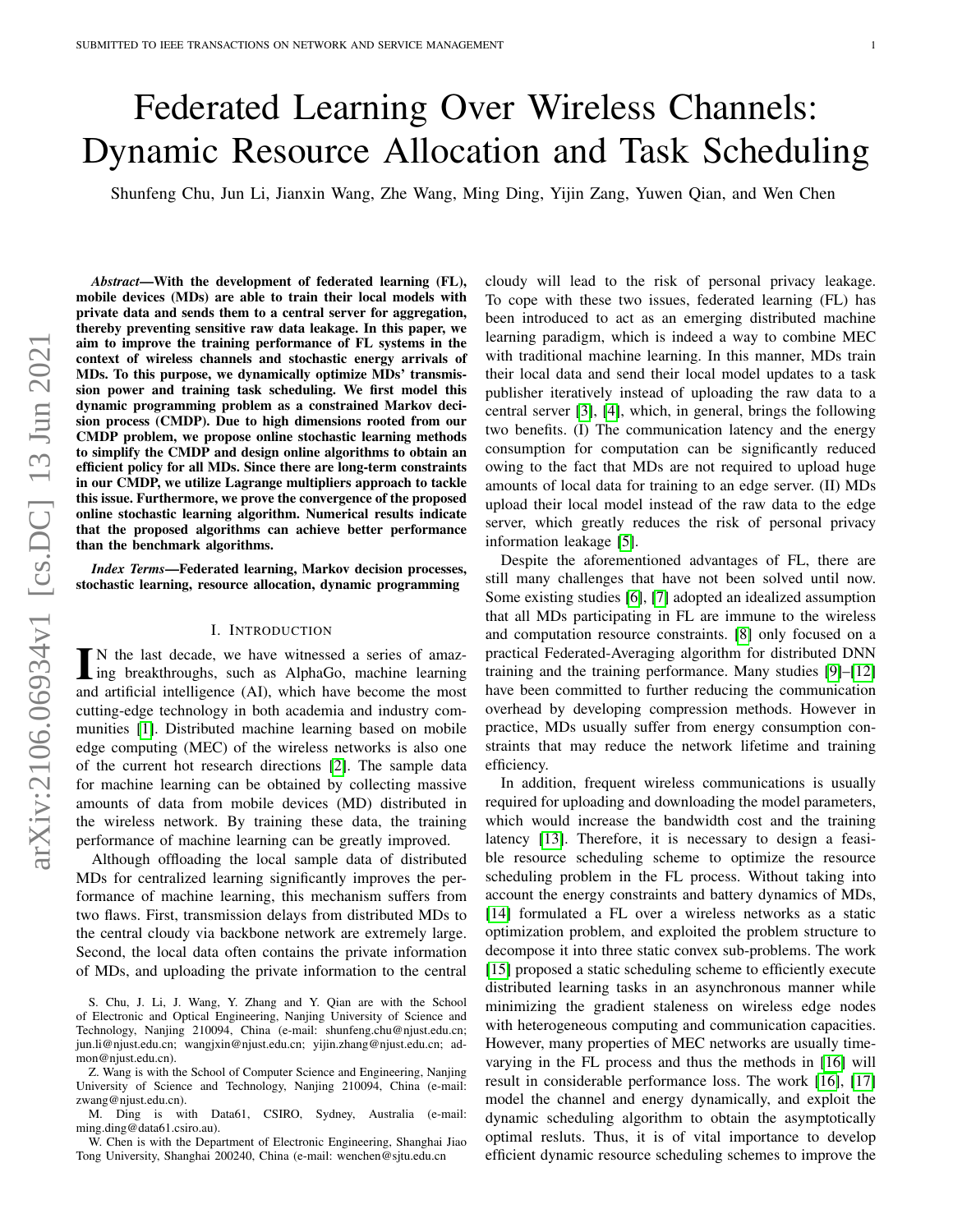performance of FL.

In this paper, we utilize constrained Markov decision processes (CMDP) as a mathematical tool to obtain an optimal algorithm for dynamic resource scheduling for FL, where each MD send local model updates trained on their local raw data iteratively to a common edge server, and the edge server aggregates the parameters from MDs participating in local training and broadcasts the aggregated parameters to all the MDs. In particular, each MD possesses computing units with computing capability, which can be used for local machine learning with local raw data. In order to improve the training performance of  $FL<sup>1</sup>$  $FL<sup>1</sup>$  $FL<sup>1</sup>$ , we propose an efficient stochastic optimization algorithm for scheduling resources of MDs in the FL processes by obtaining an efficient setting of the size of raw data for local training, and the transmission power of MDs to upload the local model.

Our main contributions are listed as follows.

- 1) Due to the dynamic nature of wireless network and battery status of MDs, we consider resource scheduling of FL in dynamic scenarios. Thus, we model the resource scheduling problem of the FL process as a CMDP problem, and improve the performance of FL by optimizing the size of the local training data at the MD side.
- 2) Since the state-action space dimension in the constrained MDP problem is large and there are a few constraints in the dynamic problem, we simplify the stochastic optimization problem by proving an equivalent Bellman equation and using the Lagrange multiplier method.
- 3) We use approximate MDP and stochastic learning methods to analyze the constrained MDP problem, and design centralized online algorithms to obtain resource scheduling policy for all MDs.
- 4) We also provide effective analysis for the convergence of the online stochastic learning algorithms.

Although the idea of applying CMDP to design dynamic resource scheduling is not new, we are motivated to address the resource scheduling issues of resource constraints and dynamics of FL. To achieve high-quality learning performance, a reasonable constrained dynamic scene is essential to the resource scheduling issues [\[19\]](#page-12-15), [\[20\]](#page-12-16). Previous work has utilized CMDP as a mathematical model to design effective algorithms for resource scheduling in wireless networks [\[13\]](#page-12-10), [\[21\]](#page-12-17), [\[22\]](#page-12-18), which is considered as an effective tool for solving dynamic problems and time-related state problems. Inspired by this, we apply CMDP as the mathematical scene to address the resource scheduling problem in the FL process. Nevertheless, previous work still has some shortcomings in solving CMDP problems. The literature [\[13\]](#page-12-10) adopted a deep learning algorithm that allows the edge server to learn and find optimal decisions without any a priori knowledge of network dynamics in the CMDP. However, reinforcement learning is poorly scalable and requires a lot of computing power and duration for training. The literature [\[21\]](#page-12-17) obtained the optimal

TABLE I SUMMARY OF MAIN NOTATIONS

| <b>Notation</b>                                           | <b>Description</b>                                            |
|-----------------------------------------------------------|---------------------------------------------------------------|
| $\overline{N}$                                            | The number of all MDs                                         |
| $\boldsymbol{n}$                                          | The index of the MD                                           |
| $\overline{t}$                                            | The number of iterations of FL                                |
| $\overline{b_n(\cdot)}$                                   | The number of bits of training data for the $n$ -th MD        |
| $\overline{P_n}(\cdot)$                                   | The transmission power of the $n$ -th MD                      |
| $\frac{E_n^{\max}}{E_n^{\text{sta}}(\cdot)}$              | The battery capacity of the $n$ -th MD                        |
|                                                           | The $n$ -th MD's energy state                                 |
| $\overrightarrow{E_n^{\text{cop}}}$ .                     | The $n$ -th MD's computation energy for local model training  |
| $\frac{E_n^{\text{com}}(\cdot)}{E_n^{\text{arr}}(\cdot)}$ | The $n$ -th communication energy for parameter transmission   |
|                                                           | The harvesting energy for the $n$ -th MD                      |
| $C_n$                                                     | The CPU cycles to train a unit sampled data on the $n$ -th MD |
| $\frac{f_n}{\tau_n^{\text{cop}}(\cdot)}$                  | The CPU frequency of the $n$ -th MD                           |
|                                                           | The processing time of local training on the $n$ -th MD       |
| $\epsilon_n(\cdot)$                                       | The upload decision of the $n$ -th MD                         |
| $\overline{h}_n(\cdot)$                                   | The channel gain between the $n$ -th MD and the edge server   |
| $R_n$                                                     | The uplink transmission rate for the $n$ -th MD               |

solution for the formulated CMDP offloading problem by linear programming and Q-learning method. Neither method is suitable for large-scale networks, which will lead to the curse of dimension. The work [\[22\]](#page-12-18) developed a thresholdbased algorithm to obtain the optimal delay-power tradeoff efficiently, in which the authors used the special structure of the mathematical model to solve the CMDP problem, and this method does not possess the universality of solving the problem.

The rest of this paper is organized as follows. Section [II](#page-1-1) describes the system model and dynamic analysis. CMDPbased dynamic resource scheduling problem is formulated in Section [III.](#page-3-0) Section [IV](#page-5-0) proposes approximate Markov decision process and stochastic learning methods to simplify the CMDP problem, and designs online algorithms to obtain an efficient policy. Section [V](#page-10-0) presents the simulation results. Finally, Section [VI](#page-11-0) concludes this paper.

#### II. SYSTEM MODEL

<span id="page-1-1"></span>Consider a wireless FL system consisting of an edge server and  $N$  MDs as shown in Fig. [1.](#page-2-0) Each MD is equipped with computing and energy harvesting modules. Having access to a vast range of local data, each MD is able to train the machine learning model locally using the harvested energy from the environment. To improve the model training efficiency and protect data privacy, the FL technique is adopted as an iterative model updating process between the edge server and MDs.

We first briefly introduce the main procedures as follows. In each learning iteration t, the n-th MD first selects  $b_n(t)$  bits of training data from the local data set, where the size of selected data is determined by the edge server according to the energy status of the MD, i.e., the battery energy at the beginning of this iteration. Here, we assume that the edge server knows the energy status of all MDs in advance at the beginning of the learning iteration. Then, each MD performs local training and obtains the local model parameters. Afterwards, the edge server decides whether or not to upload the local parameters for MDs for aggregation according to MDs' remaining energy and channel state. If the  $n$ -th MD participates, it transmits the parameters to the edge server in the uplink using the

<span id="page-1-0"></span><sup>&</sup>lt;sup>1</sup>In general FL, existing work [\[18\]](#page-12-19) used the accuracy of the test set to measure the performance of machine learning after training. Since the quantitative analysis of the accuracy in the test set is relatively difficult, we use the size of local dataset accumulated from MDs over iterations to evaluate the accuracy of the machine learning model [\[13\]](#page-12-10).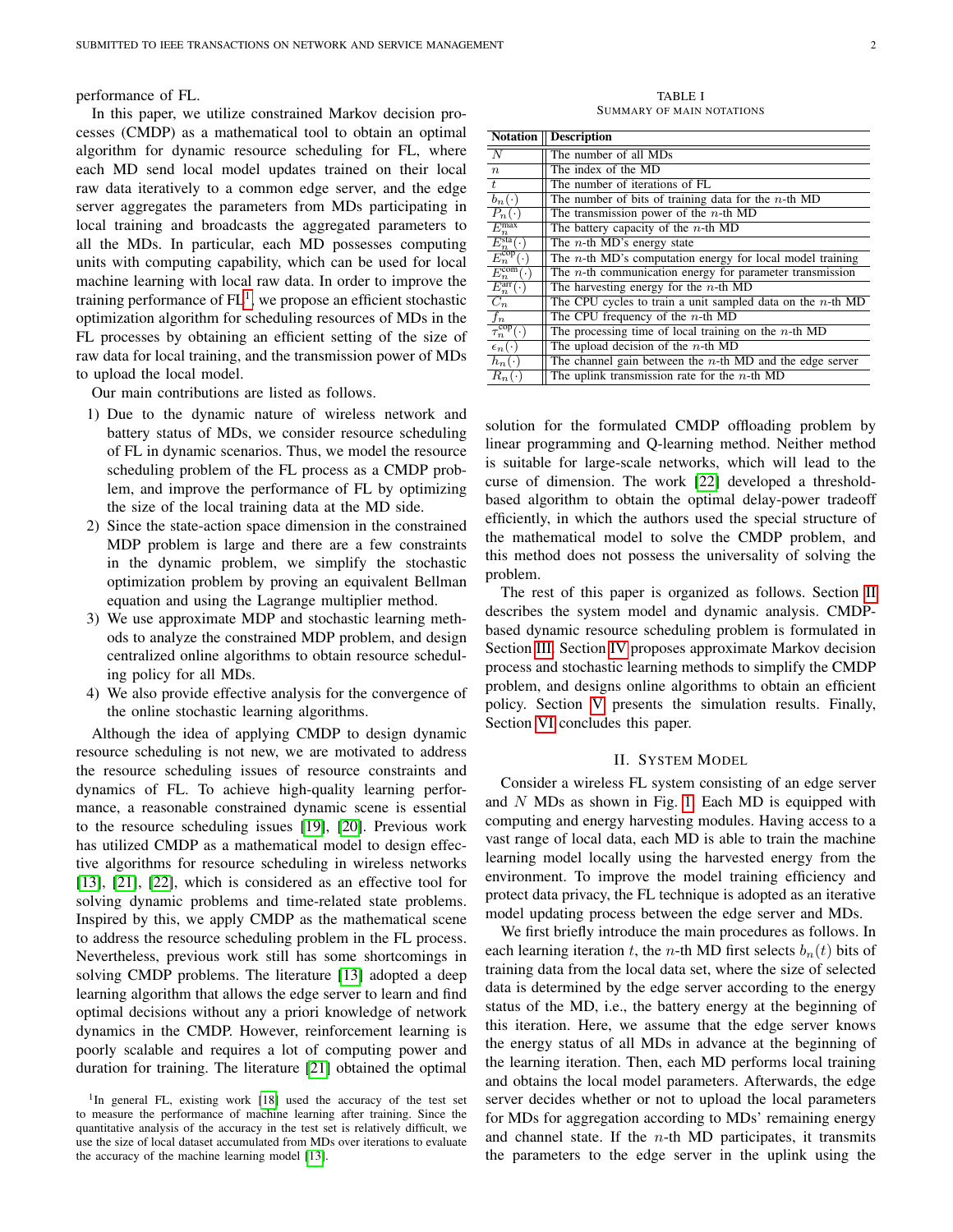

<span id="page-2-0"></span>Fig. 1. The federated learning aided MEC network

power of  $P_n(t)$ . Finally, the edge server aggregates the local training parameters from all the participating MDs and then it broadcasts the updated global training parameters (e.g., weighted average over the local parameters) back to all the MDs. At the end of this iteration, each MD opportunistically harvests energy from the environment and stores the energy in the rechargeable battery. The above process is repeated until the learning model reaches the desired accuracy level.

In the following subsections, we will explain the above process in more details. We mainly discuss each learning iteration in three stages: dynamic energy harvesting, local model training, model parameter transmission and aggregation.

## *A. Dynamic Energy Harvesting*

We assume that the  $n$ -th MD is equipped with a rechargeable battery with a limited capacity of  $E_n^{\text{max},2}$  $E_n^{\text{max},2}$  $E_n^{\text{max},2}$  At the beginning of each iteration  $t$ , we denote the  $n$ -th MD's energy state as  $E_n^{\text{sta}}(t)$  which is the remaining energy carried from the previous iteration. According its energy state, the edge server decides whether or not to proceed to local model training and uplink parameter transmission for each MD. We let  $E_n^{\text{cop}}(t)$ denote the  $n$ -th MD's computation energy for local model training and  $E_n^{\text{com}}(t)$  denote the communication energy for uplink parameter transmission, respectively, which will be discussed in more details in the next two subsections. Note that each MD's energy consumption cannot exceed the energy state in this iteration. At the end of the iteration  $t$ , we consider that each MD is able to harvest energy from the environment and store the energy in the rechargeable battery. We denote the energy harvesting process for the  $n$ -th MD by  $\{E_n^{\text{arr}}(\cdot) : n \in \mathcal{N}\}\$ , which follows an independent stationary Poisson distribution with average arrival rate  $\mathbb{E}[E_n^{\text{arr}}] = \lambda_n$ [\[24\]](#page-12-20).

Similar to  $[25]$ , the energy state of the *n*-th MD at the beginning of iteration  $t + 1$  can be updated by the following recursion,

<span id="page-2-2"></span>
$$
E_n^{\text{sta}}(t+1) = \min \left\{ \left[ E_n^{\text{sta}}(t) - \left[ E_n^{\text{com}}(t) + E_n^{\text{cop}}(t) \right] \right]^+ + E_n^{\text{arr}}(t), E_n^{\text{max}} \right\}, \quad t \ge 1,
$$
 (1)

where  $\lceil \cdot \rceil$  denotes the ceiling operator, and  $x^+ \triangleq \max\{x, 0\}.$ 

#### *B. Local Model Training*

At the beginning of each learning iteration  $t$ , each MD first selects  $b_n(t)$  bits of data samples from the local dataset to perform a machine learning algorithm, and then it obtains the local model parameters. Intuitively, the choice of  $b_n$  depends on the available energy in the battery. The MD can train a larger size of the training data if it has more sufficient battery energy in this iteration. Otherwise, it trains less data or takes no training for this iteration. We assume it consumes  $C_n$  CPU cycles to train a unit sampled data on the  $n$ -th MD. The CPU frequency, denoted by  $f_n$  (in CPU cycle/s), is considered as a measurement of computation capacity of the  $n$ -th MD. In iteration  $t$ , the processing time of local training on the  $n$ -th MD is given by

<span id="page-2-4"></span>
$$
\tau_n^{\text{cop}}(t) = \frac{b_n(t)C_n}{f_n},\tag{2}
$$

According to [\[14\]](#page-12-11), the computation energy  $E_n^{\text{cop}}(t)$  consumed by local training of the  $n$ -th MD in the iteration  $t$  is given by

<span id="page-2-3"></span>
$$
E_n^{\text{cop}}(t) = \alpha b_n(t) C_n f_n^2,\tag{3}
$$

where  $\alpha$  is the effective capacitance of the computing chipset for each MD.

#### *C. Model Parameter Transmission and Aggregation*

After performing the local training, the MDs then upload their updated local model parameters back to the edge server. Let  $\epsilon_n(t)$  denote the upload decision of the *n*-th MD at the iteration t, where  $\epsilon_n(t) = 1$  means the n-th MD is assigned to a subchannel and is willing to upload parameters to the edge server through the assigned channel, and  $\epsilon_n(t) = 0$ indicates that it is not assigned to a subchannel or keeps silent. Intuitively, an MD is more likely to upload if it has sufficient remaining energy while in a good channel state. For the uplink transmission, we adopt OFDMA technique, where the channels are orthogonal cross the different links. We assume that there are  $L$  orthogonal subchannels in the  $FL$ system and each MD can only occupy at most one subchannel. Let  $h_n(t)$  denote the uplink channel gain between the *n*-th MD and the edge server in the iteration *t*, where the channel gains of all sub-channels between the server and a single MD are same.

We model the channel gain  $h_n(t)$  as a discrete-state block fading, where the channel gain between the  $n$ -th MD and edge server stay is discrete random variable with a general distribution  $Pr[\overline{h}_n]$  [\[26\]](#page-12-23)–[\[30\]](#page-12-24). We further assume that  $h_n(t)$ stays invariant within each iteration and are independently and identically distributed (i.i.d.) across different iterations and MDs.

<span id="page-2-1"></span><sup>&</sup>lt;sup>2</sup>For the ease of analysis, we quantize the battery capacity in to  $E_n^{\max} + 1$ uniform levels  $\{0, 1, \cdots, E_n^{\max}\}\$  [\[23\]](#page-12-22).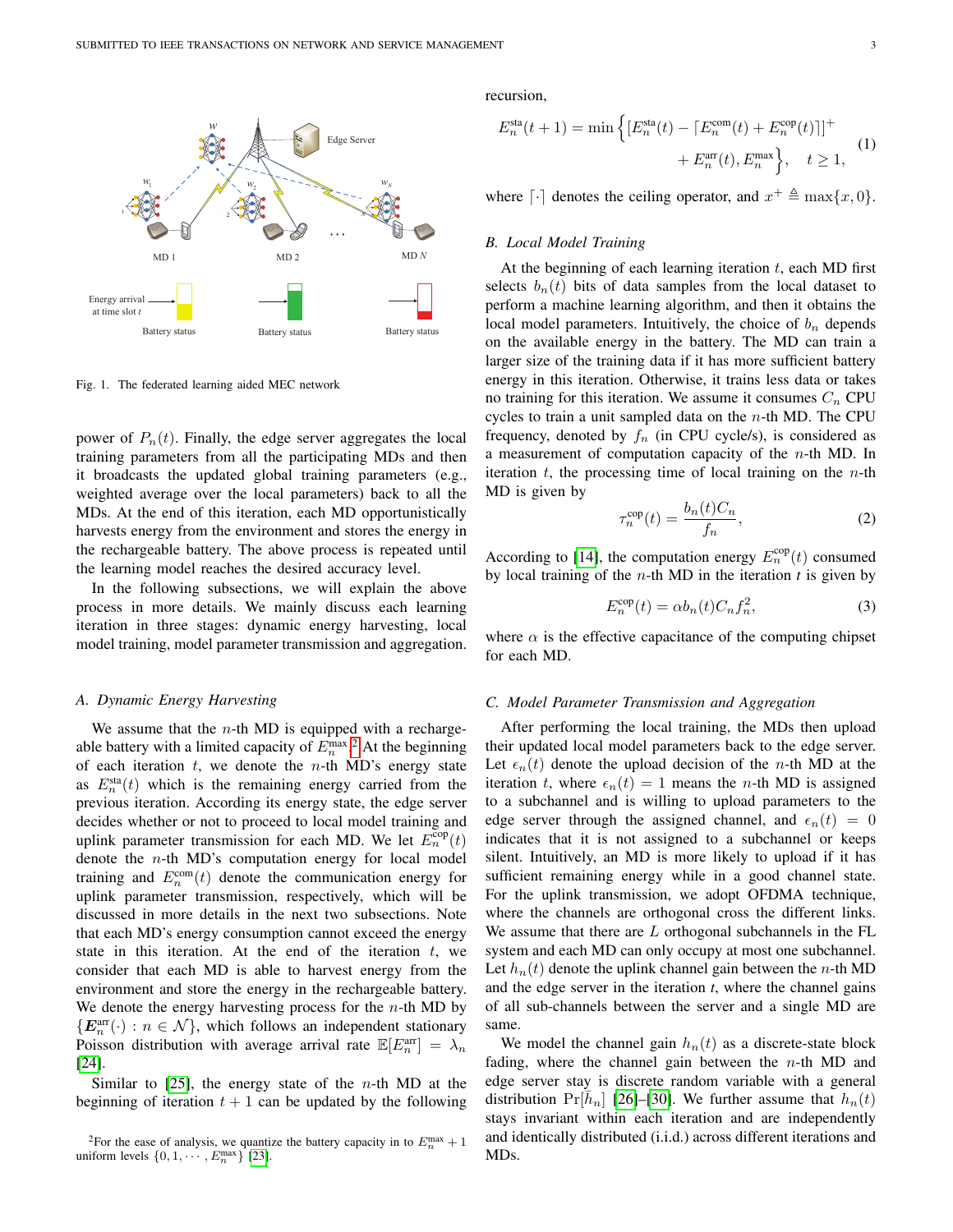If the *n*-th MD is allowed to upload  $(\epsilon_n(t) = 1)$ , it will transmit the local model parameter to the edge server with power  $P_n(t)$   $(P_n(t) > 0)$  in the uplink. Otherwise, the *n*-th MD keeps silent  $(P_n(t) = 0)$ . We assume that the size of the local training parameters of all MDs is the same, which is denoted by  $M$ .<sup>[3](#page-3-1)</sup> The uplink transmission rate for the *n*-th MD is given by

$$
R_n(t) = \epsilon_n(t)W \log_2 \left( 1 + \frac{P_n(t)h_n(t)}{\sigma^2} \right),\tag{4}
$$

where W is the bandwidth of subchannel between each MD and the server, and  $\sigma^2$  is the power of the additive white Gaussian noise. Moreover, the corresponding uplink transmission time is expressed as

$$
\tau_n^{\text{com}}(t) = \frac{\epsilon_n(t)M}{R_n(t)}.\tag{5}
$$

The energy consumption of parameter uploading for the  $n$ -th MD can be expressed as

$$
E_n^{\text{com}}(t) = P_n(t)\tau_n^{\text{com}}(t) = \frac{\epsilon_n(t)P_n(t)M}{R_n(t)}.
$$
 (6)

Upon receiving the updated local parameters from the MDs, the edge server aggregates them into a global parameter and then broadcasts it to all MDs through a downlink broadcast channel. Assume that the bandwidth of the broadcast channel is sufficiently wide and the transmit power of the edge server is much higher than that of the MDs. Therefore, we ignore the downlink transmission time without much loss of generality.

#### III. CONSTRAINED MARKOV DECISION PROCESS

<span id="page-3-0"></span>In this section, we design and analyze the joint scheduling problem of computing and communication resources in the FL network. In the FL system, sequential decisions on local training and parameter transmission needs to be made for each iteration. From [\(1\)](#page-2-2), we know that the remaining energy at the MD sides are correlated among adjacent iterations. We therefore formulate the joint computing and communication resource scheduling problem as a CMDP to maximize the long term system reward under energy and delay constraints.

#### *A. The composition of CMDP*

At the beginning of each iteration, each MD uploads its current local channel state and battery energy state to the edge server. Therefore, the edge server obtains global status information to take appropriate actions for all MDs. Once the decisions are made, the edge server will download the policy to each MD. Due to the extremely small size of data for state information and action decisions, we can ignore the transmission delay and transmission energy for upload of local states and transmission of the policy in the FL network. The CMDP formulation consists of the following components:

• State: We define the global state  $S(t)$  of the all MDs in the t-th iteration as  $S(t) = [h(t), E<sup>sta</sup>(t)]$ , which is composed of the current global channel state  $h(t)$  =  $[h_1(t), ..., h_N(t)]$  and the current global remaining battery energy state  $E^{\text{sta}}(t) = [E^{\text{sta}}_1(t), ..., E^{\text{sta}}_N(t)].$ 

- Action: Let us denote the global action  $A(t)$  of all MDs in the t-th iteration by  $A(t) = [\mathbf{b}(t), \boldsymbol{\epsilon}(t), \boldsymbol{P}(t)],$ which consists of the number of bits of training data  $\mathbf{b}(t) = [b_1(t),...,b_N(t)],$  the upload decision  $\boldsymbol{\epsilon}(t)$  =  $[\epsilon_1(t), ..., \epsilon_N(t)]$  and the transmission power  $P(t)$  =  $[P_1(t),...,P_N(t)].$
- Transition probability: According to the dynamic energy queue given in [\(1\)](#page-2-2), the global remaining energy  $E<sup>sta</sup>(t)$  under action  $A(t)$  is a controlled Markov chain with the transition probability of

<span id="page-3-5"></span>
$$
\Pr[E^{\text{sta}}(t+1)|E^{\text{sta}}(t), A(t)]
$$
\n
$$
= \prod_{n} \Pr\left[E_n^{\text{arr}}(t) = E_n^{\text{sta}}(t+1) - [E_n^{\text{can}}(t) - [E_n^{\text{com}}(t) + E_n^{\text{cop}}(t)]\right]^+\right].
$$
\n(7)

Since the energy queue dynamic is affected by both the data training energy and communication energy, it is controlled by the actions  $A(t) = (b(t), \epsilon(t), P(t)).$ Moreover, the global state transition probability is also Markovian, which is given by

<span id="page-3-4"></span>
$$
Pr[\mathbf{S}(t+1)|\mathbf{S}(t), \mathbf{A}(t)]
$$
  
= Pr [ $\mathbf{h}(t+1)|\mathbf{S}(t), \mathbf{A}(t)$ ]  
 $\times$  Pr [ $\mathbf{E}^{\text{sta}}(t+1)|\mathbf{S}(t), \mathbf{A}(t)$ ]  
= Pr [ $\mathbf{h}(t+1)$ ] Pr [ $\mathbf{E}^{\text{sta}}(t+1)|\mathbf{S}(t), \mathbf{A}(t)$ ], (8)

where the second equation is due to the i.i.d. property of wireless channel.

**Reward:** The model accuracy of the FL is difficult to quantify, and does not promise a closed-form. In most circumstances, one observes that the accuracy of FL training increases with the total size of local training data at each MD [\[13\]](#page-12-10), [\[31\]](#page-12-25). Hence, we define the reward of the n-th MD by the product of its local training data size and its upload decision, i.e.,  $\sum_{n=1}^{N} b_n(t) \epsilon_n(t)$ . If the MD is unable to upload the training parameters  $(\epsilon_n(t) = 0)$ , then its reward in the current iteration is 0.

We assume that each training iteration is synchronized across the MDs with the duration of  $\tau$ . Thus, the total time for data training and transmission should not exceed the duration of one iteration, i.e.,

$$
\tau_n^{\text{com}}(t) + \tau_n^{\text{cop}}(t) \le \tau. \tag{9}
$$

<span id="page-3-2"></span>Moreover, the energy used for local training and uploading should not exceed the remaining energy  $E_n^{\text{sta}}(t)$  at the beginning of the  $t$ -th iteration, which is described by the energy causality constraint of

$$
\lceil E_n^{\text{com}}(t) + E_n^{\text{cop}}(t) \rceil \le E_n^{\text{sta}}(t). \tag{10}
$$

<span id="page-3-3"></span>From [\(9\)](#page-3-2) and [\(10\)](#page-3-3), we see that there is a tradeoff between the computing and communication phases due to limited time and battery energy in each training iteration. According to [\(3\)](#page-2-3), if the number of training data bits  $b_n$  increases, the computing

<span id="page-3-1"></span><sup>3</sup>We assume all MDs have the same structures of the local network model and bit precision (typically floating point precision) of the local network parameters, respectively.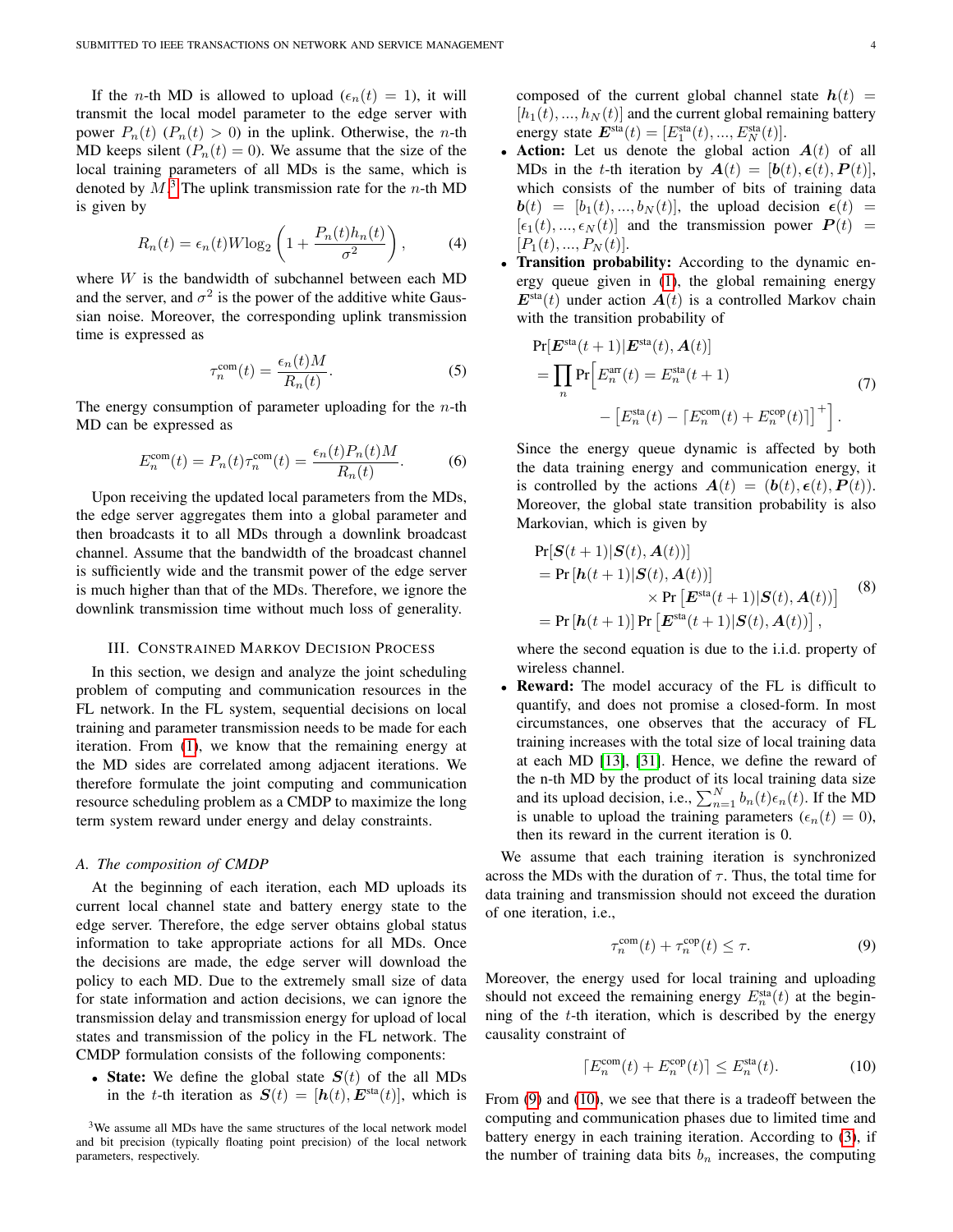energy consumption will increase, which leaves less energy for the communication phase. In the meanwhile, according to [\(2\)](#page-2-4), by increasing the training bits number  $b_n$ , the local training time will increase, which leaves less time for communication. Due to the above tradeoff, each MD needs to allocate time and energy wisely between the computing and communication phases. For example, the probability that the total remaining energy  $E_n^{\text{sta}}(t)$  at the *n*-th MD equals zero can not exceed the energy outage probability constraint  $Pr_n^{\text{out}}$ , i.e.,

$$
\Pr[E_n^{\text{sta}}(t) = 0] \le \Pr_n^{\text{out}},\tag{11}
$$

<span id="page-4-0"></span>Here,  $E_n^{\text{sta}}(t) = 0$  does not mean that the MD is completely powered off. We adopt a dedicated battery to support the energy harvesting circuit and the information signaling in each training iteration. The dedicated battery stores the energy that arrives at random in each iteration, and provides energy for information feedback, local training and parameter updates during the FL process. We thus assume that the MDs can exhaust its battery before the next recharge cycle [\[32\]](#page-12-26). Furthermore, we assume the subchannels occupied by all MDs in the current iteration cannot exceed the number of channels L in the system, i.e.,

$$
\sum_{n=1}^{N} \epsilon_n(t) \le L. \tag{12}
$$

<span id="page-4-1"></span>Due to the randomness of states in each iteration and the correlation of states across the iterations, the edge server needs to make sequential decisions on  $b_n$ ,  $\epsilon_n$  and  $P_n$  along the time horizon. Without much loss of generality, we formulate the problem as an infinite horizon CMDP, resulting in the stationary policies which do not change with time. The definition of stationary control policy is given as follows.

Definition 1: (Stationary Control Policy) *A stationary control policy is a mapping*  $S \to A$  *from the state space to the action space* S, which is given by  $\Omega(S) = A \in \mathcal{A}$ ,  $\forall S \in \mathcal{S}$ .

Hence, we denote the control policy of the all MD by  $\Omega(S)$  =  $(b, \epsilon, P)$ . Let  $\Omega$  be the stationary feasible control policy which should satisfy constraints  $(9)$ ,  $(10)$ ,  $(11)$  and  $(12)$ .

## *B. Constrained Markov Decision Process Problem*

The formulation of CMDP is given in *Problem [1](#page-4-2)*. The aim is to find the efficient control policy that optimized the total long-term average utility of all MDs under the energy outage constraints, transmit power constraints, delay constraints, energy causality constraints and channel constraints.

Problem 1: (CMDP Problem)

$$
\max_{\Omega} \qquad \mathcal{U}(\Omega) = \lim_{T \to \infty} \frac{1}{T} \sum_{t=1}^{T} \mathbb{E}^{\Omega} \left[ \sum_{n=1}^{N} b_n(t) \cdot \epsilon_n(t) \right] \tag{13}
$$

s.t. 
$$
Pr[E_n^{sta}(t) = 0] \le Pr_n^{out},
$$
  
\n
$$
0 \le P_n(t) \le P_n^{max},
$$
\n(13a)

$$
0 \le F_n(t) \le F_n \quad ,
$$
  
\n
$$
\epsilon_n(t) \in \{0, 1\},
$$
  
\n(9), (10) and (12),  $\forall n$ ,

where the expectation  $\mathbb{E}^{\Omega}[\cdot]$  is taken with respect to the steadystate distribution induced by the control policy  $\Omega$ , and  $P_n^{\text{max}}$ is the maximum allowable transmit power of the  $n$ -th MD. Besides, the constraint [\(13a\)](#page-4-4) can be redescribed as a longterm description of the energy outage probability constraint, i.e.,

$$
\lim_{T \to \infty} \frac{1}{T} \sum_{t=1}^{T} \mathbb{E}^{\Omega} \left[ \mathbf{1} [E_n^{\text{sta}}(t) = 0] \right] \le \text{Pr}_n^{\text{out}}.
$$
 (14)

 $1$ [·] is an indicator function that takes on a value of 1 when the battery energy is exhausted at the  $n$ -th MD. The objective function [\(13\)](#page-4-3) in *Problem [1](#page-4-2)* is the long-term average total utility of all MDs under the control policy  $\Omega$ . In the following analysis, we decompose *Problem [1](#page-4-2)* into two stages. In stage one, we first omit the short term constraints in *Problem [1](#page-4-2)* and simplify the problem as follows,

#### Problem 2: (Simplified CMDP Problem)

<span id="page-4-6"></span>
$$
\max_{\Omega} \qquad \mathcal{U}(\Omega) \tag{15}
$$

$$
s.t. \quad \lim_{T \to \infty} \frac{1}{T} \sum_{t=1}^{T} \mathbb{E}^{\Omega} \left[ \mathbf{1} [ E_n^{sta}(t) = 0 ] \right] \leq P r_n^{out}, \forall n, \quad (15a)
$$

<span id="page-4-5"></span>
$$
\Omega \in \mathcal{D}(t), \forall t,
$$
\n(15b)

where  $\mathcal{D}(t)$  means the feasible region of the short term constraints in the learning iteration  $t$ . The Lagrange function of *Problem [2](#page-4-6)* is given by

$$
L(\Omega, \gamma) = \lim_{T \to \infty} \frac{1}{T} \sum_{t=1}^{T} \mathbb{E}^{\Omega} \left[ g(\mathbf{S}(t), \Omega, \gamma) \right], \qquad (16)
$$

<span id="page-4-7"></span>where

$$
g(\mathbf{S}(t), \Omega, \gamma)
$$
  
= 
$$
\sum_{n=1}^{N} (b_n(t)\epsilon_n(t) - \gamma_n \mathbf{1}[E_n^{\text{sta}}(t) = 0]) + \gamma_n \Pr_n^{\text{out}}.
$$
 (17)

And, the corresponding Lagrange dual function  $G(\gamma)$  is given by

<span id="page-4-8"></span>
$$
G(\gamma) = \max_{\Omega} \lim_{T \to \infty} \frac{1}{T} \sum_{t=1}^{T} \mathbb{E}^{\Omega} \left[ g(\mathbf{S}(t), \Omega, \gamma) \right], \qquad (18)
$$

There exists Lagrange multipliers  $\gamma \succeq 0$  such that  $\Omega^*$ maximizes the Lagrange function  $L(\Omega, \gamma)$ . And we can get the following problem as,

<span id="page-4-2"></span>Problem 3: (Lagrange Dual Problem)

$$
L^* = \min_{\gamma} \max_{\Omega} L(\Omega, \gamma)
$$
  
s.t.  $\gamma \succeq 0$ ,  
 $\Omega \in \mathcal{D}(t), \forall t$ . (19)

<span id="page-4-4"></span><span id="page-4-3"></span>According to [\[33\]](#page-12-27), there exists an optimal control policy  $\Omega^*$ and a series of non-negative Lagrangian multipliers  $\gamma^*$  such that  $\Omega^*$  maximizes the Lagrange function  $L(\Omega^*, \gamma^*)$ , and the inequality condition holds:

$$
L(\Omega, \gamma^*) \le L(\Omega^*, \gamma^*) \le L(\Omega^*, \gamma),
$$
  

$$
\forall \Omega, \quad \forall \gamma \succeq 0.
$$
 (20)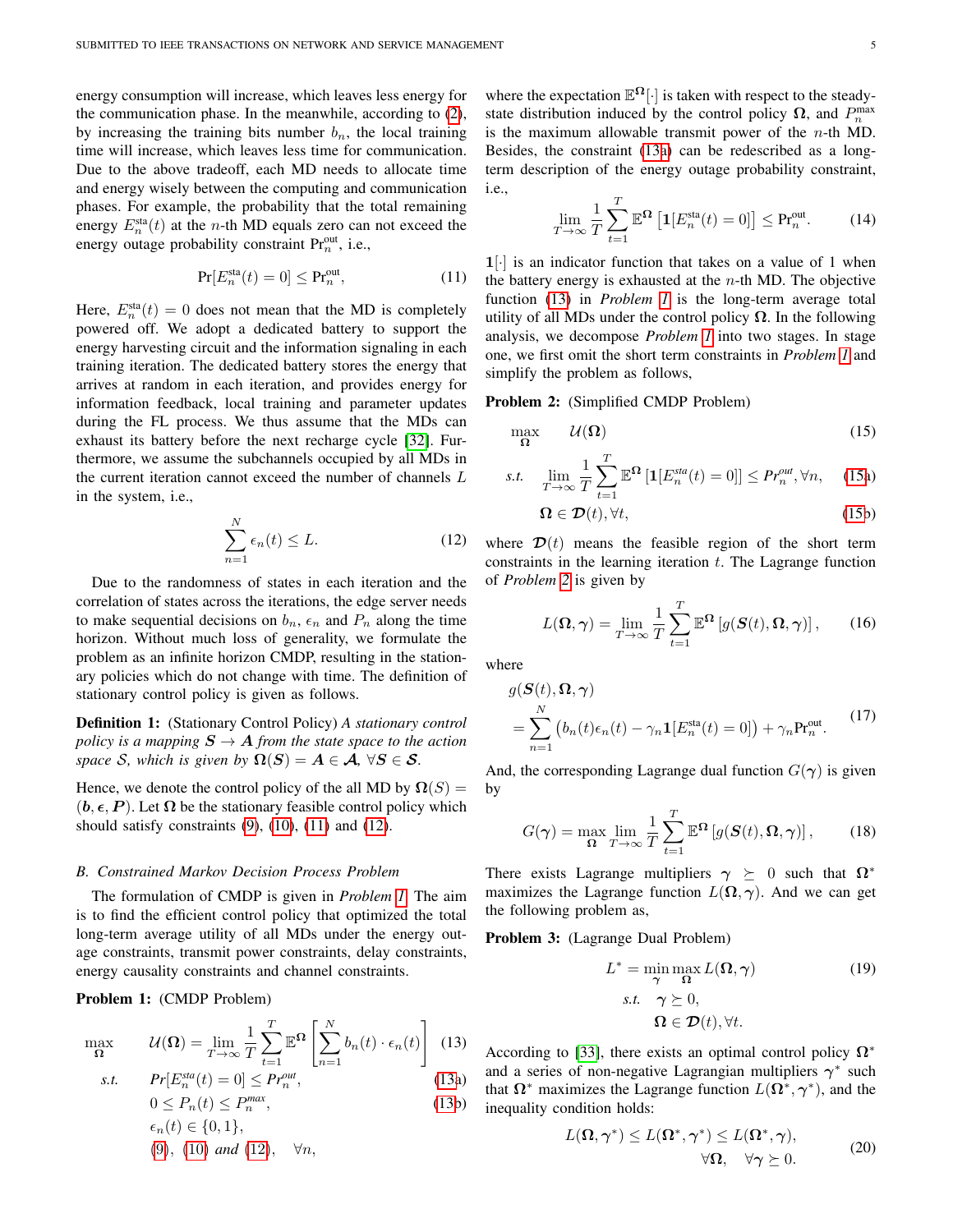$\Omega^*$  and  $\gamma^*$  are the original optimal solution and the dual optimal solution, respectively. *Problem [2](#page-4-6)* can be regarded as an infinite-dimensional linear programming problem with the feasible region  $\mathcal{D}(t)$ , which is a special type of convex problem. Thus, the duality gap between the original optimal and the dual optimal are 0. The original optimal solution is obtained by solving the dual problem.

Generally, Bellman equation is a necessary condition for a dynamic programming to be optimized. Given Lagrange multipliers  $\gamma$ , the classical infinite-horizon average-utility CMDP problem *Problem [2](#page-4-6)* can be solved by the Bellman equation [\[28\]](#page-12-28). Thus, we can obtain the following equation,

<span id="page-5-1"></span>
$$
G(\gamma) + V(\boldsymbol{S}(t)) = \max_{\Omega} \left\{ g(\boldsymbol{S}(t), \Omega, \gamma) + \sum_{\boldsymbol{S}(t+1)} \Pr(\boldsymbol{S}(t+1)|\boldsymbol{S}(t), \Omega) V(\boldsymbol{S}(t+1)) \right\}
$$
(21)  

$$
\forall \boldsymbol{S}(t), \quad t > 0,
$$

where  $V(S(t))$  is the value function representing the average utility obtained by the control policy  $\Omega$  from each global state  $[h(t), E<sup>sta</sup>(t)]$ . According to [\(8\)](#page-3-4), we know that the channel states possess independent statistical characteristics, which is not affected by the control policy. We can further simplify the Bellman equation by taking the expectation of [\(21\)](#page-5-1) on the global channel state  $h(t)$ .

<span id="page-5-4"></span>Lemma 1: (Equivalent Bellman Equation) *Given a series of Lagrange multipliers* γ*, the objective function [\(16\)](#page-4-7) can be solved by the equivalent Bellman equation as follows:*

<span id="page-5-2"></span>
$$
G(\gamma) + V(\boldsymbol{E}^{sta}(t)) = \max_{\Omega(\boldsymbol{E}^{sta})} \left\{ \overline{g} \left( \boldsymbol{E}^{sta}(t), \Omega(\boldsymbol{E}^{sta}) \right) + \\ \sum_{\boldsymbol{E}^{sta}(t+1)} Pr\left( \boldsymbol{E}^{sta}(t+1) | \boldsymbol{E}^{sta}(t), \Omega(\boldsymbol{E}^{sta}) \right) V(\boldsymbol{E}^{sta}(t+1)) \right\} \\ \forall \boldsymbol{E}^{sta}(t), \quad t > 0,
$$
\n(22)

*where the expectation of the value function*  $V(h(t), E^{sta}(t))$ *is*

$$
V(\boldsymbol{E}^{\text{sta}}(t)) = \mathbb{E}_{\boldsymbol{h}(t)}[V(\boldsymbol{h}(t), \boldsymbol{E}^{\text{sta}}(t))]. \tag{23}
$$

*Similarly, by taking the expectation over the channel state, we have*

$$
\overline{g}(\mathbf{E}^{sta}(t), \mathbf{\Omega}(\mathbf{E}^{sta}))
$$
  
=  $\mathbb{E}_{\mathbf{h}(t)}[g(\mathbf{h}(t), \mathbf{E}^{sta}(t), \mathbf{\Omega}, \gamma)],$  (24)

*and,*

$$
Pr(\boldsymbol{E}^{sta}(t+1)|\boldsymbol{E}^{sta}(t), \boldsymbol{\Omega}(\boldsymbol{E}^{sta}))
$$
  
=  $\mathbb{E}_{\boldsymbol{h}(t)}[Pr(\boldsymbol{E}^{sta}(t+1)|\boldsymbol{h}(t), \boldsymbol{E}^{sta}(t), \boldsymbol{\Omega}(\boldsymbol{E}^{sta})].$  (25)

*Moreover,*  $\Omega(E^{sta}) = {\Omega(h(t), E^{sta}(t)) | \forall h(t)}$  *is a policy set under a given global energy state* E*sta*(t) *for all possible channel states.*

From the equivalent Bellman equation [\(22\)](#page-5-2), we notice that the equation is composed by a series of linear equations, where the dimensions of these equations depend on the number of value functions  $V(\mathbf{E}^{\text{sta}}(t))$ . Hence, for any global energy state  $E<sup>sta</sup>(t)$  and the global channel state  $h(t)$ , the optimal control policy  $\Omega^*$  in [\(16\)](#page-4-7) can be obtained by maximizing the righthand side of the equation [\(22\)](#page-5-2).

# <span id="page-5-0"></span>IV. APPROXIMATE MARKOV DECISION PROCESS AND STOCHASTIC LEARNING

In this section, we use approximate MDP and stochastic learning methods to analyze and simplify the resource scheduling problem, and design online algorithms to obtain the resource scheduling policy for the FL system.

## *A. Approximate Markov Decision Process*

According to [\(22\)](#page-5-2), the global energy state value function  $V(E<sup>sta</sup>(t))$  is unknown, which holds a great difficulty for solving the control policy in the FL system. Due to the existence of the huge state-action space, we are unable to get the value function with the conventional value iteration method. However, we can obtain the value function and develop a solution of the *Problem [1](#page-4-2)* by the value approximation and online stochastic learning. Assumed that we have obtained the value function  $V(E^{sta}(t))$  through value approximation and online stochastic learning. Thus, the MDP problem can be solved as follow.

<span id="page-5-3"></span>Problem 4: (Optimal Partitioned Actions) *For a given value function*  $V(E^{sta}(t))$ *, find the optimal partitioned actions* Ω<sup>∗</sup> (E*sta*(t))*, which is satisfied to the Equivalent Bellman's equation in [\(22\)](#page-5-2). The optimal control policy can be rewritten as*

$$
\Omega^*(E^{sta}(t)) = \arg \max_{\Omega(E^{sta}(t))} \mathbb{E}_{h(t)} \{ g(S(t), \Omega(E^{sta}(t)), \gamma) + \sum_{E^{sta}(t+1)} \Pr(E^{sta}(t+1)|h(t), E^{sta}(t),
$$
  

$$
\Omega(E^{sta}(t))) V(E^{sta}(t+1)) \},
$$
s.t.  $0 \le P_n(t) \le P_n^{max},$   
 $\epsilon_n(t) \in \{0, 1\},$   
(9), (10) and (12),  $\forall n.$  (26)

Given the global state value function  $V(E^{\text{sta}}(t))$  and the realization of the global channel state h, the *Problem* [4](#page-5-3) then becomes a static optimization problem.

#### *B. Stochastic Learning*

By the feature-based method, the energy state value function  $V(E^{\text{sta}})$  can be approximated by a linear form of the state value function of the *n*-th MD  $V_n(E_n^{\text{sta}})$ . The global energy state value function  $V(E^{sta})$  and a series of Lagrange multipliers  $\gamma$  will be updated according to the current energy state and channel state information. Then the proposed linear approximation architecture for the global energy state value function  $V(E_n^{\text{sta}})$  is obtained by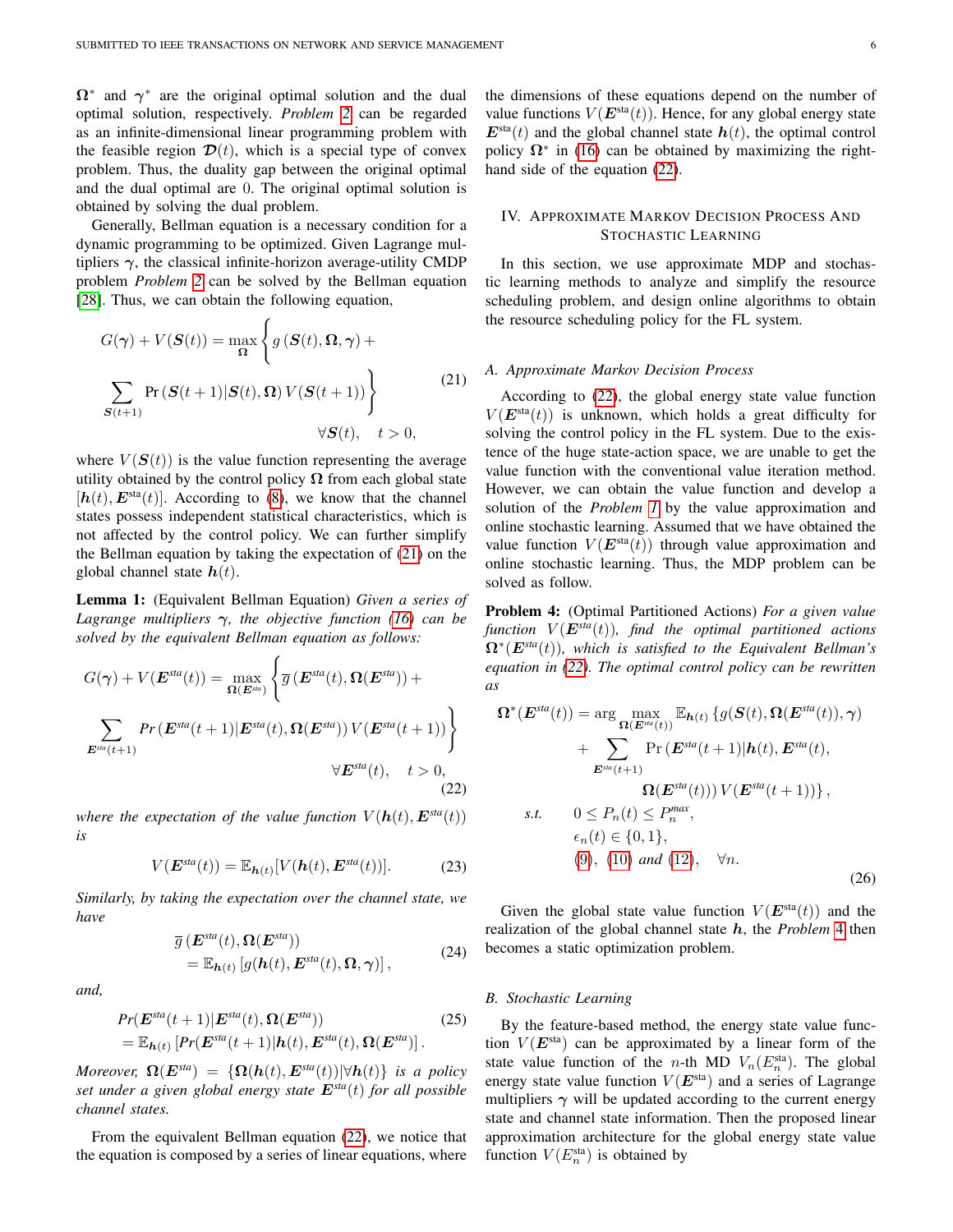$$
V(\boldsymbol{E}^{\text{sta}}) = V(E_1^{\text{sta}}, ... E_n^{\text{sta}}, ... E_N^{\text{sta}})
$$

$$
\approx \sum_{n=1}^N \sum_{l \in \boldsymbol{Q}_n} V_n(l) \boldsymbol{I}[E_n^{\text{sta}} = l] = \boldsymbol{W}^T \boldsymbol{F}(\boldsymbol{E}^{\text{sta}}), \tag{27}
$$

where  $Q_n$  means energy state set of the *n*-th MD, that is  $Q_n = \{0, 1, 2, ..., E_n^{\max}\}\.$  The parameter vector W and the feature  $F(E^{\text{sta}})$  can be elaborated as,

$$
\mathbf{W} = \left[V_1(0), \dots V_1(E_1^{\max}), \dots V_N(0), \dots V_N(E_N^{\max})\right]^T, \quad (28)
$$

and

$$
F(E^{\text{sta}}) = [I[E_1^{\text{sta}} = 0], ... I[E_1^{\text{sta}} = E_1^{\text{max}}],
$$
  
...
$$
I[E_N^{\text{sta}} = 0], ... I[E_N^{\text{sta}} = E_N^{\text{max}}] \big]^T.
$$
 (29)

Thus, we can calculate the global energy state value function by the linear form of all MDs. According to the local energy state  $E_n^{\text{sta}}$ , the value function of global energy state  $E^{\text{sta}} =$  ${E_1^{\text{sta}},...,E_N^{\text{sta}}\}$  can be expressed as

<span id="page-6-2"></span>
$$
V(\boldsymbol{E}^{\text{sta}}) \approx \sum_{n=1}^{N} V_n(E_n^{\text{sta}}) \quad E_n^{\text{sta}} \in \boldsymbol{Q}_n. \tag{30}
$$

The global energy state value function  $V(E^{\text{sta}})$  is the same as the cardinality of the global energy state  $E = [E_1, ..., E_N]$ , and its number is  $\prod_{n=1}^{N} (E_n^{\max} + 1)$ . However, the number of the linear approximation energy state value function of all MDs is  $\sum_{n=1}^{N}$  ( $E_n^{\text{max}} + 1$ ). Through linear approximation architecture, we exploit the state value function of each MD  $V_n(E_n^{\text{sta}})$  with a small state space to represent the global energy state value function  $V(E^{\text{sta}})$  with huge state space.

According to *Lemma* [1](#page-5-4) and the linear approximation architecture, we can obtain the following equations,

<span id="page-6-0"></span>
$$
\mathbb{E}_{\mathbf{h}}\Big\{\sum_{\mathbf{E}^{\text{sta}}(t+1)} \Pr\big(\mathbf{E}^{\text{sta}}(t+1)|\mathbf{h}(t), \mathbf{E}^{\text{sta}}(t)\,,\right.\\\Omega(\mathbf{h}(t), \mathbf{E}^{\text{sta}}(t))\big)V(\mathbf{E}^{\text{sta}}(t+1))\Big\},
$$
\n
$$
=\mathbb{E}_{\mathbf{h}}\Big\{\sum_{\mathbf{E}^{\text{sta}}(t+1)} \bigg(\prod_{n=1}^{N} \Pr(E_{n}^{\text{sta}}|\mathbf{h}(t), \mathbf{E}^{\text{sta}}(t),\right.\\\Omega(\mathbf{h}(t), \mathbf{E}^{\text{sta}}(t)))\sum_{n=1}^{N} V_{n}(E_{n}^{\text{sta}}(t+1))\bigg)\Big\},
$$
\n
$$
=\mathbb{E}_{\mathbf{h}}\Big\{\sum_{n=1}^{N} \sum_{E_{n}^{\text{sta}}(t+1)\in\mathbf{Q}_{n}} \Pr(E_{n}^{\text{sta}}(t+1)|\mathbf{h}(t), \mathbf{E}^{\text{sta}}(t),\right.\\\Omega(\mathbf{h}(t), \mathbf{E}^{\text{sta}}(t)))V_{n}(E_{n}^{\text{sta}}(t+1))\Big\},
$$
\n
$$
=\mathbb{E}_{\mathbf{h}}\Big\{\sum_{n=1}^{N} \sum_{A_{n}(t)} \Pr(A_{n}(t))V_{n}(E_{n}^{\text{sta}}(A_{n}(t), \Omega_{n}(\mathbf{S}(t))))\Big\},
$$
\n(31)

where the post-action energy state of the  $n$ -th MD  $E_n^{\text{sta}}(A_n(t), \Omega_n(\boldsymbol{S}(t)))$  can be defined as

<span id="page-6-1"></span>
$$
E_n^{\text{sta}}(A_n(t), \Omega_n(\mathbf{S}(t))) = \min \left\{ \left[ E_n^{\text{sta}}(t) - \left[ E_n^{\text{com}}(t) + E_n^{\text{cop}}(t) \right] \right]^+ + A_n(t), E_n^{\text{max}} \right\}.
$$
\n(32)

The equation [\(31\)](#page-6-0) holds due to the state transition probability in [\(7\)](#page-3-5) and the state update in [\(32\)](#page-6-1). Thus, we can get the following optimal policy by [\(31\)](#page-6-0),

<span id="page-6-3"></span>
$$
\Omega^*(\boldsymbol{E}(t)) = \arg \max_{\Omega(\boldsymbol{E}(t))} \mathbb{E}_{\boldsymbol{h}} \bigg\{ g(\boldsymbol{S}(t), \Omega(\boldsymbol{S}(t)), \gamma) + \sum_{n=1}^N \sum_{A_n(t)} \Pr(A_n(t)) V_n(E_n^{\text{sta}}(A_n(t), \Omega_n(\boldsymbol{S}(t)))) \bigg\}.
$$
\n(33)

According to the linear value approximation structure [\(30\)](#page-6-2) and [\(33\)](#page-6-3), the control policy problem can be re-written as the following problem.

Problem 5: (Equivalent control policy problem)

<span id="page-6-4"></span>
$$
\max_{\Omega^*} \mathbb{E}_{\mathbf{h}} \Biggl\{ g(\mathbf{S}(t), \Omega(\mathbf{S}(t)), \gamma) + \sum_{n=1}^N \sum_{A_n(t)} \Pr(A_n(t)) V_n(E_n^{sta}(A_n(t), \Omega_n(\mathbf{S}(t)))) \Biggr\},\
$$
  
s.t.  $0 \le P_n(t) \le P_n^{max},$   
 $\epsilon_n(t) \in \{0, 1\},$   
(9), (10) and (12),  $\forall n$ . (34)

Since  $E_n^{\text{sta}}(A_n(t), \Omega_n(\mathbf{S}(t)))$  represents the update of the local energy state, we need to calculate the objective function of [\(34\)](#page-6-4) for each local energy state, and derive the objective function over all local energy states. To solve [\(34\)](#page-6-4), we expand  $V(E_n^{\text{sta}}(A_n(t), \Omega_n(\mathbf{S}(t))))$  in [\(34\)](#page-6-4) using Taylor expansion as follows [\[34\]](#page-12-29), [\[35\]](#page-12-30):

$$
V(E_n^{\text{sta}}(A_n(t), \Omega_n(\mathcal{S}(t)))) = V(E_n^{\text{sta}}(t)) + (A_n(t) - [E_n^{\text{com}}(t) + E_n^{\text{cop}}(t)]) V'(E_n^{\text{sta}}(t)),
$$
  
where  

$$
V'(E_n^{\text{sta}}(t)) = [V(E_n^{\text{sta}}(t) + 1) - V(E_n^{\text{sta}}(t) - 1)] / 2.
$$

The optimization objective in [\(34\)](#page-6-4) can be expressed as follow,

$$
\max_{\Omega} \mathbb{E}_{h} \Big\{ g(\mathbf{S}(t), \Omega(\mathbf{S}(t), \gamma) + \sum_{n=1}^{N} \sum_{A_n(t)} \Pr(A_n(t)) (V(E_n^{\text{sta}}(t)) + (A_n(t) - (36))
$$

$$
\big[ E_n^{\text{com}}(t) + E_n^{\text{cop}}(t) \big] ) V'(E_n^{\text{sta}}(t))) \Big\}.
$$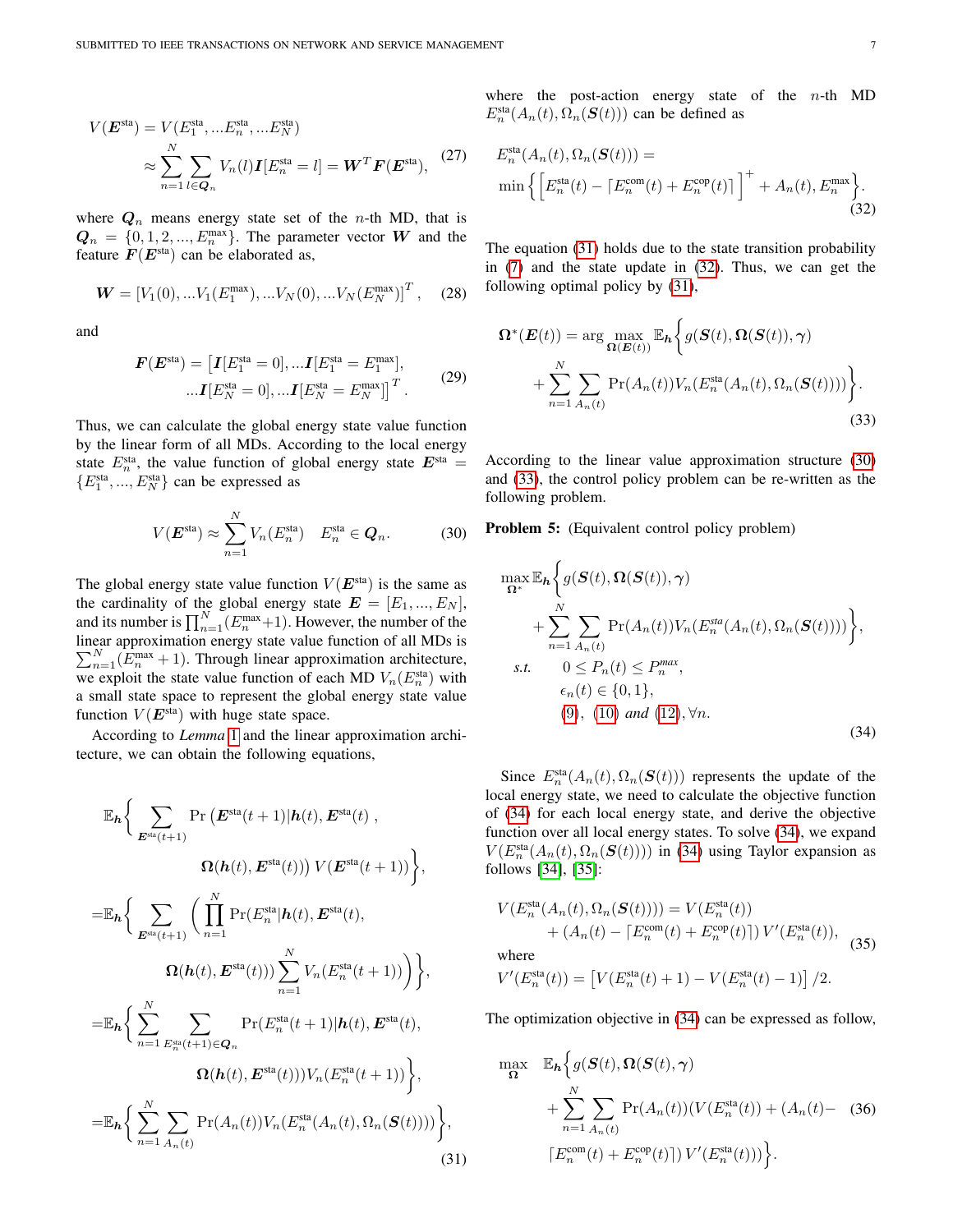In this way, we can obtain the equivalent optimization problem at the current iteration shown as follow, which is equivalent to [\(34\)](#page-6-4),

<span id="page-7-0"></span>
$$
\max_{\mathbf{b}, \epsilon, \mathbf{P}} g(\mathbf{S}(t), \mathbf{\Omega}(\mathbf{S}(t)), \gamma) + \sum_{n=1}^{N} \sum_{A_n(t)} \Pr(A_n(t))
$$
\n
$$
\times (A_n(t) - [E_n^{\text{com}}(t) + E_n^{\text{cop}}(t)]) V'(E_n^{\text{sta}}(t)), \quad (37)
$$
\n
$$
\text{s.t.} \quad (9), \ (10) \text{ and } (12),
$$
\n
$$
\epsilon_n(t) \in \{0, 1\},
$$
\n
$$
0 \le P_n(t) \le P_n^{\text{max}}, \quad \forall n, t,
$$

where [\(37\)](#page-7-0) is a static mixed variable optimization problem, in which b and P are continuous variables, while  $\epsilon$  are discrete variables. Besides, the ceiling operator  $\lceil \cdot \rceil$  is difficult to handle, which brings great difficulties to the optimization problem. In order to solve the problem caused by the ceiling operator [⋅], we introduce a series of auxiliary variables  $\Delta E_n(t)$ ,  $\forall n$  to simplify the optimization problem. The optimization problem can be further described as follow:

$$
\max_{\boldsymbol{b}, \boldsymbol{\epsilon}, \boldsymbol{P}} \quad g(\boldsymbol{S}(t), \boldsymbol{\Omega}(t), \boldsymbol{\gamma}) + \sum_{n=1}^{N} \sum_{A_n(t)} \Pr(A_n(t))
$$
\n
$$
\times (A_n(t) - \Delta E_n(t)) V'(E_n(t))
$$
\n
$$
\text{st} \quad (9) \text{ and } (12) \tag{2}
$$

 $(9)$  and  $(12)$ ,  $E_n^{\text{com}}(t) + E_n^{\text{cop}}(t) - \Delta E_n(t) \leq 0,$  $\Delta E_n(t) \in \{0, 1, 2, ..., E_n(t)\},\$  $\epsilon_n(t) \in \{0,1\},\$  $0 \le P_n(t) \le P_n^{\max}, \quad \forall n,$ (38)

where the auxiliary variable is

$$
\Delta E_n(t) = \left[ E_n^{\text{com}}(t) + E_n^{\text{cop}}(t) \right]
$$

$$
= \left[ \alpha b_n(t) C_n f_n^2 + \frac{\epsilon_n(t) P_n(t) d}{R_{n,s}(t)} \right].
$$
(39)

Note that the constraints [\(12\)](#page-4-1) describes the sub-channel constraints of all MDs, we ignore the constraints for the time being to simplify the optimization problem. Given a typical MD  $n$ , we can obtain the following optimization problem by further analysis and simplification of [\(37\)](#page-7-0),

<span id="page-7-1"></span>
$$
\max_{b_n, \epsilon_n, P_n} \frac{\Delta E_n(t) - E_n^{\text{com}}(t)}{\alpha C_n f_n^2} \epsilon_n(t) - \Delta E_n(t) V'(E_n(t)),
$$
\n
$$
\text{s.t.} \quad T_n^{\text{com}}(t) + T_n^{\text{cop}}(t) \le \tau,
$$
\n
$$
\Delta E_n(t) \in \{0, 1, 2, \dots, E_n(t)\},
$$
\n
$$
\epsilon_n(t) \in \{0, 1\},
$$
\n
$$
0 \le P_n(t) \le P_n^{\text{max}}, \quad \forall n.
$$
\n(40)

From [\(40\)](#page-7-1), we can draw the following conclusion obviously: if  $\Delta E_n(t) \le E_n^{\text{th}}(t)$ , then  $P_n(t) = 0$  and  $\epsilon_n(t) = 0$ , in which  $E_n^{\text{th}}(t)$  means the threshold energy of the *n*-th MD at the current iteration, and it can be expressed as,

E

$$
E_n^{\text{th}}(t) = \frac{\tau \sigma^2}{h_n(t)} \left( 2^{\frac{d}{W\tau}} - 1 \right). \tag{41}
$$

When  $\Delta E_n(t) \leq E_n^{\text{th}}$ , the energy consumed by the *n*-th MD at the current iteration is insufficient to support uploading model parameters to the edge server within the iteration duration  $\tau$ .

Due to the first constraint of [\(40\)](#page-7-1), we obtain the upper bound of energy consumption by the  $n$ -th MD at the iteration  $t$ , that is,

$$
\Delta E_n(t) \le (\tau - T_n^{\text{com}}(t))\alpha f_n^3 + T_n^{\text{com}}(t)P_n(t). \tag{42}
$$

When  $\frac{1}{\alpha C_n f_n^2} - V'(E_n(t)) \leq 0$ , the energy consumption  $\Delta E_n(t)$  is 0 obviously. Correspondingly, the transmission power  $P_n(t)$  of the *n*-th MD, the transmission decision  $\epsilon_n(t)$ of the *n*-th MD and the batch size of local training data  $b_n(t)$ are all 0. When  $\frac{1}{\alpha C_n f_n^2} - V'(E_n(t)) > 0$  and  $\Delta E_n(t) > E_n^{\text{th}}(t)$ , since the value of  $\overline{P}_n(t)$  is related to the value of  $\Delta E_n(t)$ and  $\Delta E_n(t) \leq (\tau - T_n^{\text{com}}(t)) \alpha f_n^3 + T_n^{\text{com}}(t) P_n(t)$ , the energy consumption  $\Delta E_n(t)$  of the *n*-th MD take the maximum value, i.e.,

$$
\Delta E_n(t) = \left(\tau - \frac{d}{R_{n,s}(t)}\right) \alpha f_n^3 + \frac{d}{R_{n,s}(t)} P_n(t). \tag{43}
$$

Since  $P_n(t) \in (0, P_n^{\max}]$  and  $\Delta E_n(t)$  increases monotonically as  $P_n(t)$  increases, there is a maximum value of  $\Delta E_n^{\max}(t)$  as a function of  $P_n(t)$ , which can be expressed as,

$$
\Delta E_n^{\max}(t) = \left(\tau - \frac{d}{R_{n,s}^{\max}(t)}\right) \alpha f_n^3 + \frac{d}{R_{n,s}^{\max}(t)} P_n^{\max}.\tag{44}
$$

Thus, when  $\Delta E_n(t) > \Delta E_n^{\max}(t)$ , the transmit power  $P_n(t)$ is  $P_n^{\max}$ ,  $\epsilon_n(t) = 1$  and the batch size  $b_n(t)$  for local training can be expresses as following,

$$
b_n(t) = \frac{\Delta E_n^{\text{max}}(t) - E_{n,\text{max}}^{\text{com}}(t)}{\alpha C_n f_n^2},\tag{45}
$$

<span id="page-7-3"></span>where,

$$
E_{n,\max}^{\text{com}}(t) = \frac{dP_n^{\max}}{W \log_2\left(1 + \frac{P_n^{\max}h_n(t)}{\sigma^2}\right)}.
$$
 (46)

Then for  $E_n^{\text{th}}(t) < \Delta E_n(t) \leq \Delta E_n^{\text{max}}(t)$ , according to the relationship between  $\Delta E_n(t)$  and  $P_n(t)$ , we can express  $P_n(t)$ by  $\Delta E_n(t)$ , which has shown as follow,

$$
P_n(t) = \frac{\text{lambertW}\left(\frac{B_n(t)}{Z_n(t)}e^{\frac{C_n(t)}{Z_n(t)}}\right)}{\frac{B_n(t)}{Z_n(t)}h_n(t)} - \frac{\sigma^2}{h_n(t)},
$$

where,

<span id="page-7-2"></span>
$$
B_n(t) = -\frac{d}{h_n(t)},
$$
  
\n
$$
C_n(t) = \frac{W(\Delta E_n(t) - \alpha f_n^3 \tau)}{\ln 2} \ln \sigma^2 - \frac{d\sigma^2}{h_n(t)} - \alpha f_n^3 d,
$$
  
\n
$$
Z_n(t) = \frac{W(\Delta E_n(t) - \alpha f_n^3 \tau)}{\ln 2}.
$$
\n(47)

And  $\epsilon_n(t) = 1$ , lambertW means Lambert W Function, which is the inverse function of  $f(w) = w \cdot \exp(w)$ . And it is a special function that cannot be represented by an expression.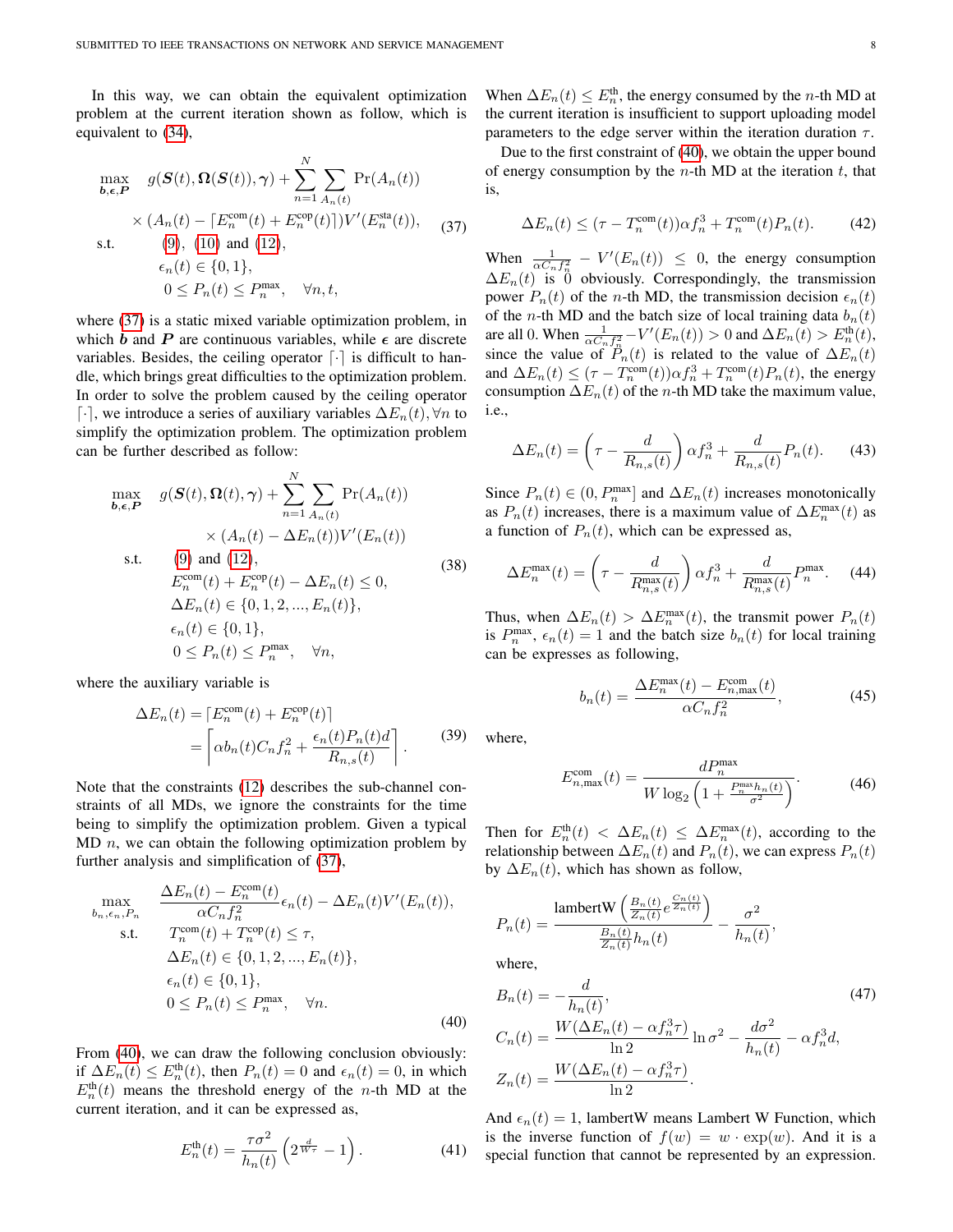From this, we get the objective function of the variable of  $\Delta E_n$  by substituting  $P_n(t)$  into the objective function in [\(40\)](#page-7-1),

<span id="page-8-0"></span>
$$
F_n(t) = \max_{\Delta E_n(t)} \frac{1}{\alpha C_n f_n^2} \left( \min \left\{ \Delta E_n(t), \Delta E_n^{\max}(t) \right\} - \frac{dP_n(\Delta E_n(t))}{R_{n,s}(\Delta E_n(t))} \right) \epsilon_n(t) - \Delta E_n(V'_n(E_n(t))
$$
  
s.t.  $\Delta E_n(t) \in \left\{ 0, 1, ..., \min \left\{ E_n^{\text{sta}}(t), \left\lceil \Delta E_n^{\max}(t) \right\rceil \right\} \right\}.$  (48)

<span id="page-8-1"></span>Algorithm 1: The pseudocode of the proposed static mixed variable optimization problem of all MDs

**Input:** input  $E^{\text{sta}}(t)$ ,  $h(t)$ ,  $f_n$ ,  $P_n^{\max}$ ,  $V'_n(t)$ ,  $\forall n$ ; **Output:** output result  $P^*(t)$ ,  $b^*(t)$ ,  $\epsilon^*(t)$ ; 1 **for** *The n-th MD*,  $n \in 1, ..., N$  **do** 2 | Calculate threshold energy  $E_n^{\text{th}}(t)$  and the maximum energy consumption  $\Delta E_n^{\text{max}}(t)$  for calculation and communication in the t-th iterartion from input parameters; 3 **for**  $\Delta E_n(t) \in \{0, 1, ..., \min\{E_n(t), \lceil \Delta E_n^{max}(t) \rceil\}\}\$ do **4** | if  $\Delta E_n(t)$  ≤  $E_n^{th}(t)$  then

5 | |  $P_n(t) = 0, b_n(t) = 0, \epsilon_n(t) = 0;$ 6 **else if**  $\frac{1}{\alpha C_n f_n^2} - V_n'(E_n(t)) \leq 0$  then 7 | |  $P_n(t) = 0, b_n(t) = 0, \epsilon_n(t) = 0;$ 8 **else if**  $E_n^{th}(t) < \Delta E_n(t) \leq \Delta E_n^{max}(t)$  then The solution of  $P_n(t)$  and  $b_n(t)$  can refer to the formula [\(47\)](#page-7-2) and  $\epsilon_n(t) = 1$ ;  $10$  else 11 | |  $P_n(t) = P$ max

$$
P_n(t) = P_n^{\text{max}}
$$
 and the solution of  $b_n(t)$  can  
refer to the formula (45) and  $\epsilon_n(t) = 1$ ;  
and if

 $12 \parallel$  end if

13 | Substituting the values of  $P_n(t)$  and  $\epsilon_n(t)$  that have been obtained into the objective function of [\(40\)](#page-7-1) ;

<sup>14</sup> By searching in the

 $\{0, 1, ..., \min\{E_n(t), \lceil \Delta E_n^{\max}(t) \rceil\}\}\$ , the optimal energy consumption value  $\Delta \hat{E}_n(t)$  of the *n*-th MD for the maximum value of the objective function in [\(48\)](#page-8-0) can be found, and  $\hat{P}_n(t), \hat{b}_n(t), \hat{\epsilon}_n(t)$  can be calculated.

15 if  $\|\hat{\epsilon}\|_1 \leq L$  then

<sup>16</sup> The global optimal solution is equal to the solution obtained by the respective MD, i.e.,  $\dot{\bm{P}}^*(t) = \dot{\hat{\bm{P}}}(t), \, \dot{\bm{b}}^*(t) = \hat{\bm{b}}(t).$ 

<sup>17</sup> else

18 The edge server will select  $L$  MDs with the largest  $F_n(t)$  for FL training. If the *n*-th MD is selected by the server, then  $P_n^*(t) = \hat{P}_n(t), \epsilon_n^*(t) = \hat{\epsilon}_n(t)$ and  $b_n^*(t) = \hat{b}_n(t)$ , otherwise  $P_n^*(t) = 0, \epsilon_n^*(t) = 0$  and  $b_n^*(t) = 0$ . <sup>19</sup> end if

By searching in the  $\{0, 1, ..., \min\{E_n(t), \lceil E_n^{\max}(t) \rceil\}\}\)$ , we can find the optimal energy consumption value  $\Delta \hat{E}_n(t)$  of the  $n$ -th MD for the maximum value of the objective function

in [\(48\)](#page-8-0). For convenience, we assume  $0/0 = 0$  for the term of  $\frac{dP_n(\Delta E_n(t))}{R_{n,s}(\Delta E_n(t))}$  in this paper. Recalling the sub-channel constraint [\(12\)](#page-4-1) that we ignored earlier, we will analyze it. According to [\(48\)](#page-8-0), we get the optimal objective function  $F_n(t)$  of each MD in the current iteration. If  $\|\hat{\epsilon}\|_1 \leq L$ , the global optimal solution is equal to the solution obtained by the respective MD, i.e.,  $P_n^*(t) = \hat{P}_n(t), b_n^*(t) = \hat{b}_n(t)$ . Then, when  $\|\hat{\epsilon}\|_1 > L$ , the edge server will select L MDs with the largest  $F_n(t)$  for FL training. If the *n*-th MD is selected by the edge server to upload parameters, then  $P_n^*(t) = \hat{P}_n(t), \epsilon_n^*(t) = \hat{\epsilon}_n(t)$  and  $b_n^*(t) = \hat{b}_n(t)$ , otherwise  $P_n^*(t) = 0$ ,  $\epsilon_n^*(t) = 0$  and  $b_n^*(t) = 0$ . Algorithm [1](#page-8-1) reports the pseudocode of the proposed static mixed variable optimization problem.

In the previous section, we assumed that the state value function  $V(E^{\text{sta}})$  has been given. However, we need to know the state value function of each MD accurately so that we can make efficient control decisions in the FL process. We utilize stochastic learning and propose a distributed online algorithm to estimate the value function  $V(E^{\text{sta}})$  and the Lagrange multipliers  $\gamma$  based on the current state. The updates of the value function  $V$  at the end of the iteration  $t$  can be given by [\(49\)](#page-8-2).

Algorithm 2: The specific flow of the stochastic learning

- <span id="page-8-5"></span><sup>1</sup> Initialize the respective energy state value function vectors  $V^0$  and the Lagrange multiplier vectors  $\gamma^0$  of all MDs ;
- <sup>2</sup> Based on the observed local states, a series of parameters and the local energy value functions  $V^t$ of each MD, the control action can be calculated by Algorithm [1](#page-8-1) at the beginning of the iteration  $t$ ;
- <sup>3</sup> Based on the observed local states, the control actions and the instantaneous rewards of the system, the energy state value function  $V^{t+1}$  and Lagrange multiplier vectors  $\gamma^{t+1}$  can be updated by [\(49\)](#page-8-2), [\(50\)](#page-8-3) and [\(51\)](#page-8-4);
- 4 If  $\parallel \boldsymbol{V}^{t+1} \boldsymbol{V}^{t} \parallel < \delta_{v}$  and  $\parallel \boldsymbol{\gamma}^{t+1} \boldsymbol{\gamma}^{t} \parallel < \delta_{\gamma}$ , stop; otherwise, set  $t = t + 1$  and go back to step 2.

<span id="page-8-2"></span>
$$
V_n^{t+1}(l) = \begin{cases} (1 - \epsilon_v^t) V_n^t(l) + \epsilon_v^t \Delta V_n^{t+1}(l) & \text{if } \mathbf{E}_n^{t+1} = l \\ V_n^t(l) & \text{if } \mathbf{E}_n^{t+1} \neq l \end{cases}
$$
(49)

where  $\Delta V_n^t(l)$  is expressed in [\(50\)](#page-8-3),

<span id="page-8-3"></span>
$$
\Delta V_n^{t+1}(l) = b_n(t)\epsilon_n(t) - \gamma_n^t \mathbf{1}[l=0] + \sum_{A_n} \{ \Pr(A_n)(V_n^t(l(\Delta E_n^{t+1}, A_n)) - V_n^t(l(A_n))) \}
$$
(50)

<span id="page-8-4"></span>Moreover, the Lagrange multipliers updates at per MD are given by

$$
\gamma_n^{t+1} = [\gamma_n^t + \epsilon_\gamma^t (\mathbf{1}[E_n^{t+1} = 0] - \mathbf{Pr}_n^{\text{th}})]^+ \tag{51}
$$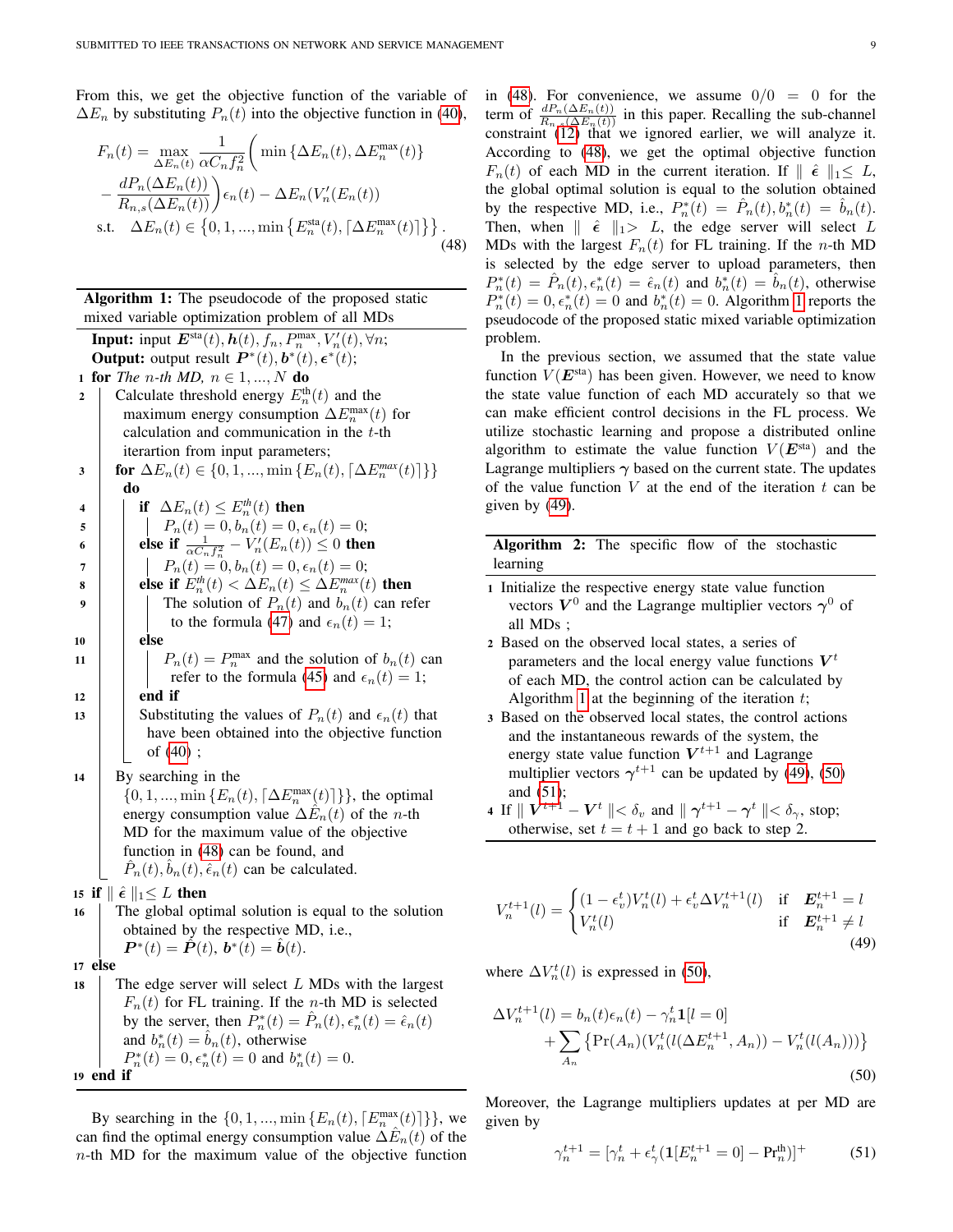In the above equations,  $(\{\epsilon_v^t\}, {\{\epsilon_v^t\}})$  are the sequences of iteration size, which satisfy,

$$
\sum_{t=0}^{\infty} \epsilon_v^t = \infty, \ \epsilon_v^t > 0, \ \lim_{t \to \infty} \epsilon_v^t = 0,
$$
\n
$$
\sum_{t=0}^{\infty} \epsilon_{\gamma}^t = \infty, \ \epsilon_v^{\gamma} > 0, \ \lim_{t \to \infty} \epsilon_v^{\gamma} = 0,
$$
\n
$$
\sum_{t=0}^{\infty} \left[ (\epsilon_v^t)^2 + (\epsilon_{\gamma}^t)^2 \right] < \infty, \ \text{and} \ \lim_{t \to \infty} \frac{\epsilon_{\gamma}^t}{\epsilon_v^t} = 0.
$$
\n(52)

The specific process of stochastic learning can refer to Algorithm [2.](#page-8-5)

#### *C. Convergence Analysis*

We need to provide effective analysis for the convergence of the online stochastic learning algorithm, which is shown in Algorithm [2.](#page-8-5) From the previous section, we notice that there are two different step size sequences  $\{\epsilon_v^t\}$  and  $\{\epsilon_{\gamma}^t\}$  in the stochastic learning process, which are used for the update of state value functions of MDs and Lagrange Multipliers respectively. Since the update of the Lagrangian multiplier  $\gamma$ and the update of the value function  $V$  occur simultaneously and  $\epsilon^t_\gamma = o(\epsilon^t_v)$ , we can obtain  $\gamma^{t+1} - \gamma^t = o(\epsilon^t_v)$ . Therefore, we consider that the Lagrangian multipliers does not change when the state value function is updated. Therefore, we assume that the Lagrangian multipliers  $\gamma^t$  keep static when the value functions of the mobile devices are updated in [\(49\)](#page-8-2).

The relationship between the the global value function vector  $V$  and the parameter vector  $W$  can be expressed as,

<span id="page-9-0"></span>
$$
V = MW \qquad \text{and} \qquad W = M^{\dagger}V, \tag{53}
$$

in which  $M \in \mathbb{R}^{|I_s| \times \sum_{n=1}^{N} (E_n^{\max}+1)}$  with the kth row  $(k =$  $(1, 2, \ldots, |I_S|)$  equal to  $\mathbf{F}(\mathbf{E}^k)$ , where  $\mathbf{E}^k$  is the kth global energy state and  $|I_S|$  is the cardinality of the system state. In addition,  $M^{\dagger} \in \mathbb{R}^{\sum_{n=1}^{N} (E_{n}^{\max}+1) \times |I_{S}|}$  means the mapping matrix from  $V$  to  $W$ , which is the inverse mapping of the first equation of [\(53\)](#page-9-0). We then have the following convergence lemma on the local state value function for each MD in the stochastic learning.

<span id="page-9-1"></span>Lemma 2: (Convergence of State Value Function of each MD): *The convergence performance of the state value function can be expressed mathematically as follows.*

*1) The update of the state value function vector converge almost surely for any given initial parameter vector*  $W^0$ *and Lagrange multiplier* γ*, which can be expressed as*

$$
\lim_{t \to \infty} \mathbf{W}^t(\gamma) = \mathbf{W}^\infty(\gamma). \tag{54}
$$

2) The local steady-state value function vector  $W^{\infty}$  satis*fies the vector form of the following steady equivalent Bellman equation,*

$$
\theta \mathbf{I} + \mathbf{W}^{\infty}(\gamma) = \mathbf{M}^{\dagger} \mathbf{T} \left( \gamma, \mathbf{M} \mathbf{W}^{\infty}(\gamma) \right), \tag{55}
$$

where **I** is a  $\sum_{n=1}^{N}$   $(E_n^{max} + 1) \times 1$  *vector whose elements are all equal to* 1*,* T *represents a function mapping, which can be defined as,*

$$
T(\gamma, V) = \max_{\Omega} \{ \overline{g}(\gamma, \Omega) + P(\Omega)V \}
$$
 (56)

*where*  $\overline{g}(\gamma, \Omega)$  *is a*  $\sum_{n=1}^{N} (E_n^{max} + 1) \times 1$  *vector of function*  $\overline{g}$  ( $\mathbf{E}, \Omega(\mathbf{E})$ ), which is defined in [\(22\)](#page-5-2).  $\mathbf{P}(\Omega)$  is *the matrix form of transition probability*  $Pr(\mathbf{E}^{t+1}|\mathbf{E}^t, \Omega)$ *defined in [\(22\)](#page-5-2).*

Proof: *Following [\[35\]](#page-12-30), we briefly explain the Lemma. Since we consider the stochastic channels, where the channel gain varies within the interval, it is easy to see that each state will be updated comparably often in the asynchronous learning algorithm. Quoting the conclusion in [\[35\]](#page-12-30), the convergence property of the asynchronous update and synchronous update is the same. Therefore, we just consider the convergence of related synchronous version for simplicity in this proof. According to the definition of parameter vector* W *and the bounded per-MD value function*  $V_n$ *, it is clearly that the update on the per-MD value function vector is equivalent to the update on the parameter vector and to prove the convergence of the Lemma is equivalent to prove the convergence of update on the parameter vector* W*. The proof of details can refer to [\[35\]](#page-12-30).*

Due to  $\epsilon^t_{\gamma} = o(\epsilon^t_v)$ , the ratio of step sizes between state value function and Lagrange Multiplier can be expressed as  $\frac{\epsilon_{\gamma}^{t}}{\epsilon_{\delta}^{t}} \to 0$  during the Lagrange Multiplier update in [\(51\)](#page-8-4), and the updates of the local state value function are much faster than the Lagrange Multiplier. Thus, the Lagrange Multiplier can be consider as quasi-invariant during the update of the local state value functions of each MD, and the update of the Lagrange Multiplier will trigger another update process of the local state value function of each MD. According to [\[36\]](#page-12-31), we can obtain that  $\lim_{t\to\infty} ||V_n^t - V_n^{\infty}(\gamma^t)|| = 0$ , in which  $V_n^{\infty}(\gamma^t)$  means the converged local state value function of *n*th MD with Lagrange Multiplier  $\gamma^t$ . Therefore, the update of the local state value function can be considered as almost constant during the Lagrange Multipliers update. Then, we need to the convergence lemma of the Lagrange Multipliers.

<span id="page-9-2"></span>Lemma 3: (Convergence of the Lagrange Multipliers): *The iteration on the Lagrange Multipliers* γ *converges almost surely to the set of minimum of*  $G(\gamma)$  *in [\(18\)](#page-4-8). Supposing that the Lagrange Multipliers converge to*  $γ$ <sup>\*</sup>, *then*  $γ$ <sup>\*</sup> *satisfies the average energy outage constraint in [\(11\)](#page-4-0).*

Proof: *Quoting to [\[37,](#page-12-32) Lemma 4.2],*  $-G(\gamma)$  *is a concave and continuously differentiable except at finitely many points where both right and left derivatives exist. Thus,*  $G(\gamma)$  *is a convex function of* γ*. Since the energy consumption policy of each MD is discrete, we can obtain that*  $\Omega^*(\gamma) = \Omega^*(\gamma + \Delta_{\gamma})$ , *i.e.,*  $\nabla_{\gamma} = (\Omega^*(\gamma + \Delta_{\gamma}) - \Omega^*(\gamma))/\Delta_{\gamma} = 0$ *. Thus,*  $\partial G(\gamma^t)/\partial \gamma^t$  $can$  be expressed as  $\partial G(\gamma^t)/\partial \gamma^t = \mathbb{E}^{\Omega^*(\gamma^t)} \{Pr_n^E {-} \mathbf{1}[E_n(t) =$ 0]}, where  $\Omega^*(\gamma^t)$  =  $\arg \max_{\Omega} G(\gamma^t)$ . By the standard *stochastic approximation theorem [\[38\]](#page-12-33), the dynamics of the Lagrange Multiplier update can be represented by ordinary differential equation (ODE). According to [\[39\]](#page-12-34), we know that* that the ODE equals to  $\partial G(\gamma^t)/\partial \gamma^t.$  Thus, the aforementioned *ODE will converge to*  $\partial G(\gamma^t)/\partial \gamma^t = 0$ , *i.e.*, the the average *energy outage constraints are satisfied.*

According to Lemma [2](#page-9-1) and [3,](#page-9-2) the iteration on local state value function and the Lagrange Multipliers in Algorithm [2](#page-8-5) will converge.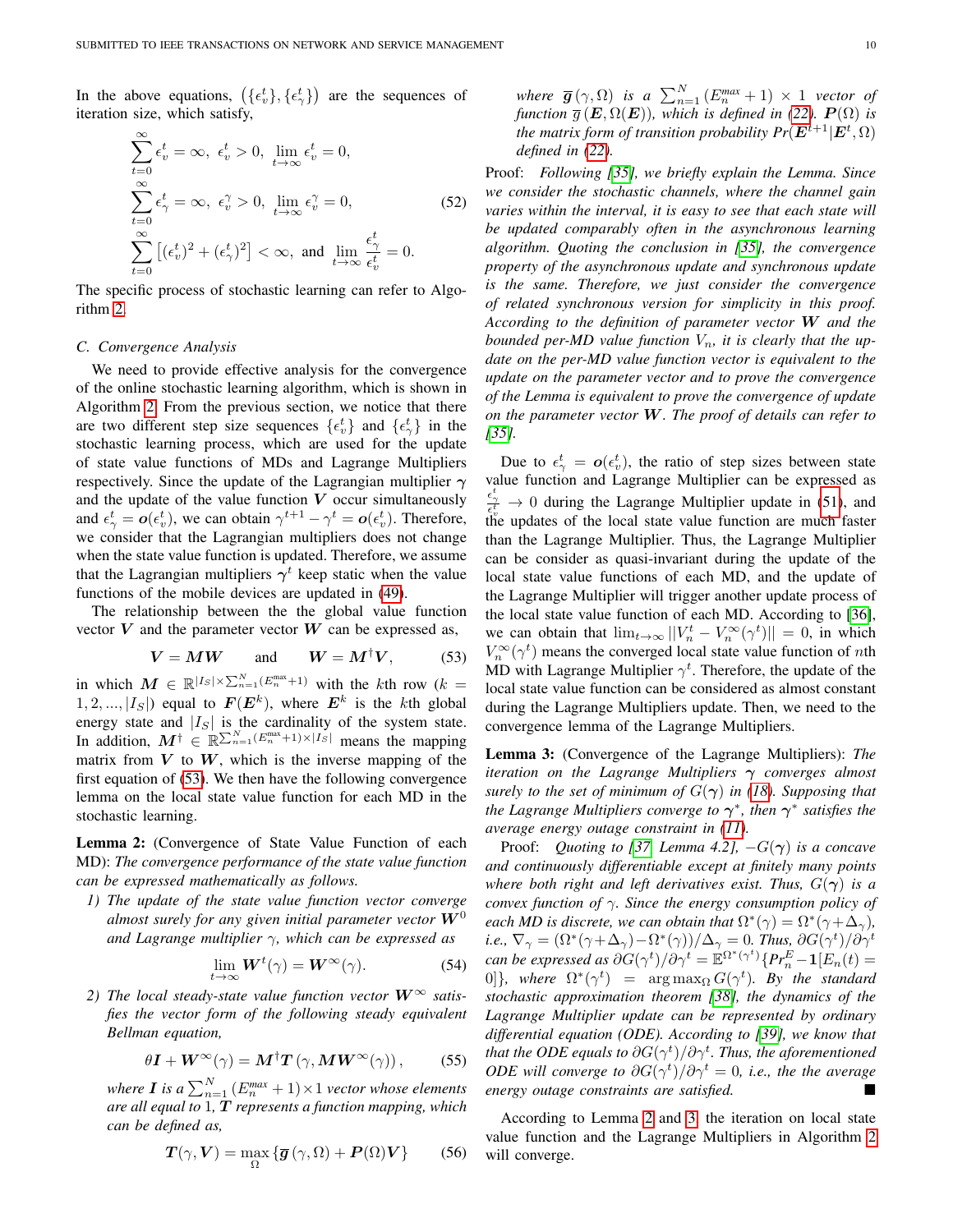

<span id="page-10-2"></span>Fig. 2. The long-term average utility  $U(MB)$  v.s. the mean arrive rate  $\lambda$ (J)of the random new arrived energy with  $E^{\text{max}} = 6$ .

## V. SIMULATION AND DISCUSSION

<span id="page-10-0"></span>In this section, we evaluate the performance of the proposed algorithm using numerical results. In the simulations, all MDs are randomly distributed in a fixed region. We set the bandwidth of channel between each MD and the edge server as  $0.1$ MHz. The number of CPU cycles  $C$  for each MD to perform local model training of unit data sampling takes range from  $10^{10}$ cycle/unit to  $1.9 * 10^{10}$ cycle/unit. The simulation parameters are detailed in Table [II.](#page-10-1)

TABLE II PARAMETERS IN SIMULATIONS

<span id="page-10-1"></span>

| <b>Nations</b>                               | Values                                  |  |  |
|----------------------------------------------|-----------------------------------------|--|--|
| The number of MDs $N$                        | 10                                      |  |  |
| The number of channels in FL system $L$      | 5                                       |  |  |
| Channel bandwidth $W$                        | $0.1$ MHz                               |  |  |
| The number of CPU cycles $C$ per unit data   | $[10^{10}, 1.9 \times 10^{10}]$         |  |  |
| sampling                                     | cycles/unit                             |  |  |
| Each iteration duration $\tau$               | 10s                                     |  |  |
| Computation capacity $f_n$ of the MD         | $\sqrt{[2 \times 10^9, 4 \times 10^9]}$ |  |  |
|                                              | cycles/s                                |  |  |
| The size of local parameter for each MD      | $10^6$ bit                              |  |  |
| The effective capacitance parameter $\alpha$ | $10^{-28}$                              |  |  |
| The coefficient determined by machine        | 1                                       |  |  |
| learning model $\zeta$                       |                                         |  |  |
| The upper limit value of the average energy  | $4\%$                                   |  |  |
| outage $Pr_n^{\text{th}}$                    |                                         |  |  |
|                                              |                                         |  |  |

We compare our proposed approximate MDP solution with online stochastic learning with three other reference control algorithms. One is the CSI-based MDP algorithm, where the edge server takes corresponding decisions based on the channel state only at the current iteration so as to optimize average utility of all MDs. The second reference control algorithm is myopic method, which is a method that only considers the current utility. In myopic method, the edge server never considers long-term utilities. The last reference control algorithm is a random resource scheduling method, where the edge server takes random actions in the feasible regions. The performance of the proposed algorithm is evaluated by averaging over 5000 experiments.



<span id="page-10-3"></span>Fig. 3. The long-term average utility  $U(MB)$  v.s. the maximum battery capacity  $E^{max}(J)$  of MD.

Fig. [2](#page-10-2) illustrates the long-term average utility  $U$  v.s. the mean arrival rate  $\lambda$  of the random new arrived energy with  $E<sup>max</sup> = 6J$ . It can be observed that the performance of the online stochastic learning algorithm is better than the other reference algorithms for all the investigated average arrival rate  $\lambda$ . When the value of the mean arrival rate  $\lambda$  is relatively small, the performance of online learning is close to that of other reference algorithms, especially the CSI-based MDP algorithm. The cause of this phenomenon is twofold. First, the small mean arrival rate  $\lambda$  of energy will result in a limited energy level in the battery of the MD. Due to insufficient battery energy, MDs are constrained with a small space of actions compared with those with sufficient battery power. The second reason is that a large amount of battery energy is used for uploading local parameters. When the battery energy of MD is insufficient, the energy for local training of FL is smaller, which leads to smaller long-term average utility. In contrast, when the battery level is high, MD's actions will become more diverse, and more energy will be used for local training in FL process.

Fig. [3](#page-10-3) illustrates the long-term average utility  $U$  v.s. the maximum battery capacity  $E^{\text{max}}$  of MD. We observe that the long-term average utility increases as the maximum battery capacity  $E^{\text{max}}$  of MD increases in all algorithms, although the mean arrival rate  $\lambda$  of the arrival energy has never changed. It indicates that the long-term average utility  $U$  increases approximately linearly with the maximum battery capacity  $E^{\text{max}}$  in our proposed algorithm.

Fig. [4](#page-11-1) shows the impact of the number of CPU cycles for MD to perform local model training of unit data sampling C on the long-term average utility  $U$ . It is obvious that the longterm average utility decreases as the number of CPU cycles for unit training data sampling  $C$ . In addition, as the number of CPU cycles for unit training data sampling  $C$  continues to increase, performance differences among different algorithms also decrease. Fig. [5](#page-11-2) depicts the long-term average utility  $U$ v.s. the computation capacity  $f$  of MD. Intuitively, the MDs with more computing capacity will lead to a higher long-term average utility  $U$ . However, the opposite is true, it is caused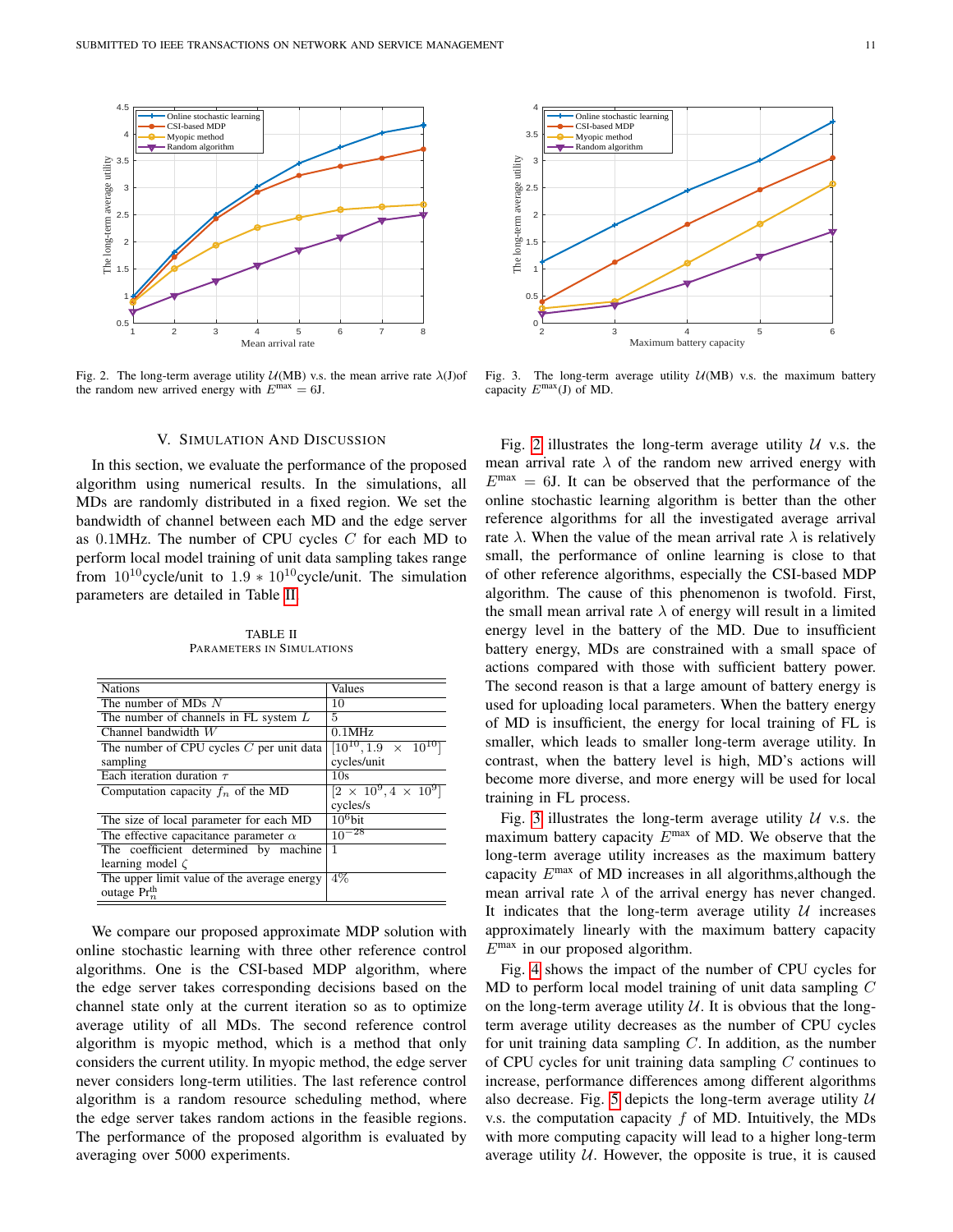

<span id="page-11-1"></span>Fig. 4. The long-term average utility  $U(MB)$  v.s. the number of CPU cycles for MD to perform local model training of unit data sampling C(cyc/MB).



<span id="page-11-2"></span>Fig. 5. The long-term average utility(MB)  $U$  v.s. the computation capacity  $f$ (Hz) of MD.

by [\(3\)](#page-2-3) and the limited energy of MD in each iteration. In other words, a more powerful computing capacity requires more computing energy. Due to the limited amounts of energy available to MDs in each iteration, MDs can only reduce the size of sampling data used for local training.

Fig. [6](#page-11-3) describes the relationship among the wireless channel state, the energy state of MD and the transmission power policy. In our simulation settings,  $H_1$  represents the worst channel state, while  $H_5$  represents the best channel state in our system. From the figure, we can see that the MD avoids data transmission to save battery energy when the MD is in a very poor channel state  $(H_1)$ . In addition, we find that for a given channel state the transmission power monotonously increases with the energy state of the MD.

Fig. [7](#page-11-4) illustrates the convergence property of the proposed distributed online learning algorithm. It can be seen that the online stochastic algorithm converges quite fast and after 1500 iterations, the values are close to the final converged results. Moreover, it is clear that the value functions calculated online quickly approach the the final converged results when the number of iterations grows.



<span id="page-11-3"></span>Fig. 6. The transmission power $(W)$  v.s. the wireless channel state and the energy state of MD.



<span id="page-11-4"></span>Fig. 7. Convergence property of the proposed online stochastic learning algorithm.

#### VI. CONCLUSION

<span id="page-11-0"></span>In this paper, we study a constrained MDP problem of FL with a MEC sever, where each MDs send local model updates trained on their local sensitive data iteratively to the edge server, and the edge server aggregates the parameters from MDs and broadcasts the aggregated parameters to MDs. We first model the resource scheduling problem in the synchronous FL process as a constrained MDP problem, and we use the size of the training samples as the performance of FL for analysis. Due to the coupling between iterations and the complexity of the state-action space, we cannot directly solve the constrained MDP problem. Thus, we analyze the problem by equivalent Bellman equations and use approximate MDP and stochastic learning methods to simplify the constrained MDP problem so as to approximate the state value function. Then we design static algorithm to obtain the static policy for each MD based the approximate state value function. Finally, we provide theoretical analysis for the convergence of the online stochastic learning algorithm. The simulation results